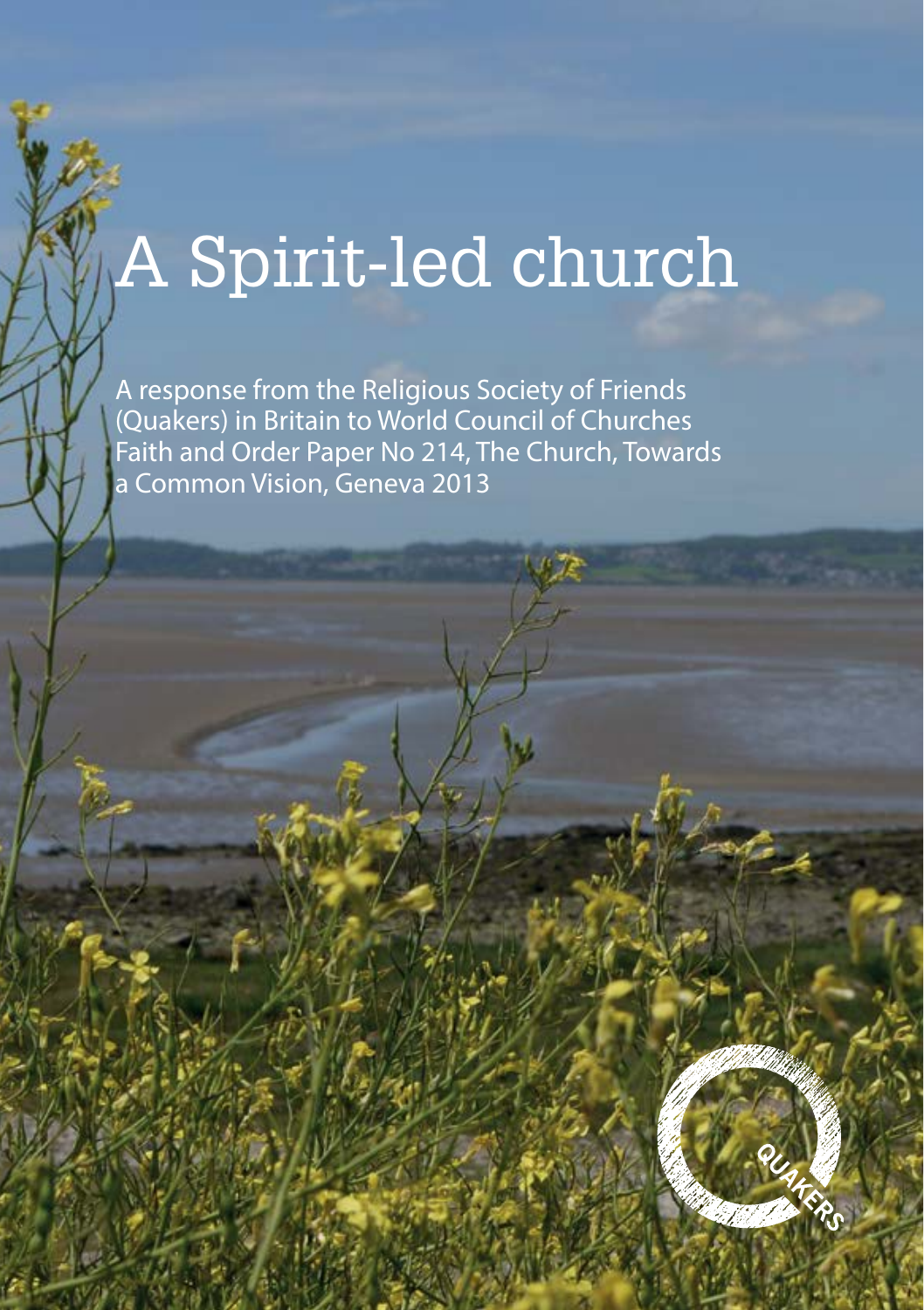The Religious Society of Friends (Quakers) in Britain made a similar response to the first Faith and Order convergence text, Baptism, Eucharist and Ministry (Geneva,1982); this was published as To Lima with Love (London, 1987). We have also responded to both earlier drafts of the present paper, The nature and purpose of the church (F&O) 181) and The nature and mission of the church (F&O) 198. This second response incorporates the earlier one and is available at www.quaker.org.uk/documents/nature-mission-of-the-church.pdf. These responses include references to the normative texts for Quaker ecclesiology, such as Robert Barclay's Apology (1678), which we have not felt it necessary to repeat here.

There is also useful material on Quaker understanding of ecclesiology in 'One in the Spirit' (1995), our response to the Churches Together in England 'Called to be One' process, published in From Friends, with Love, book 1 (London: Quaker Committee for Christian and Interfaith Relations, 2004).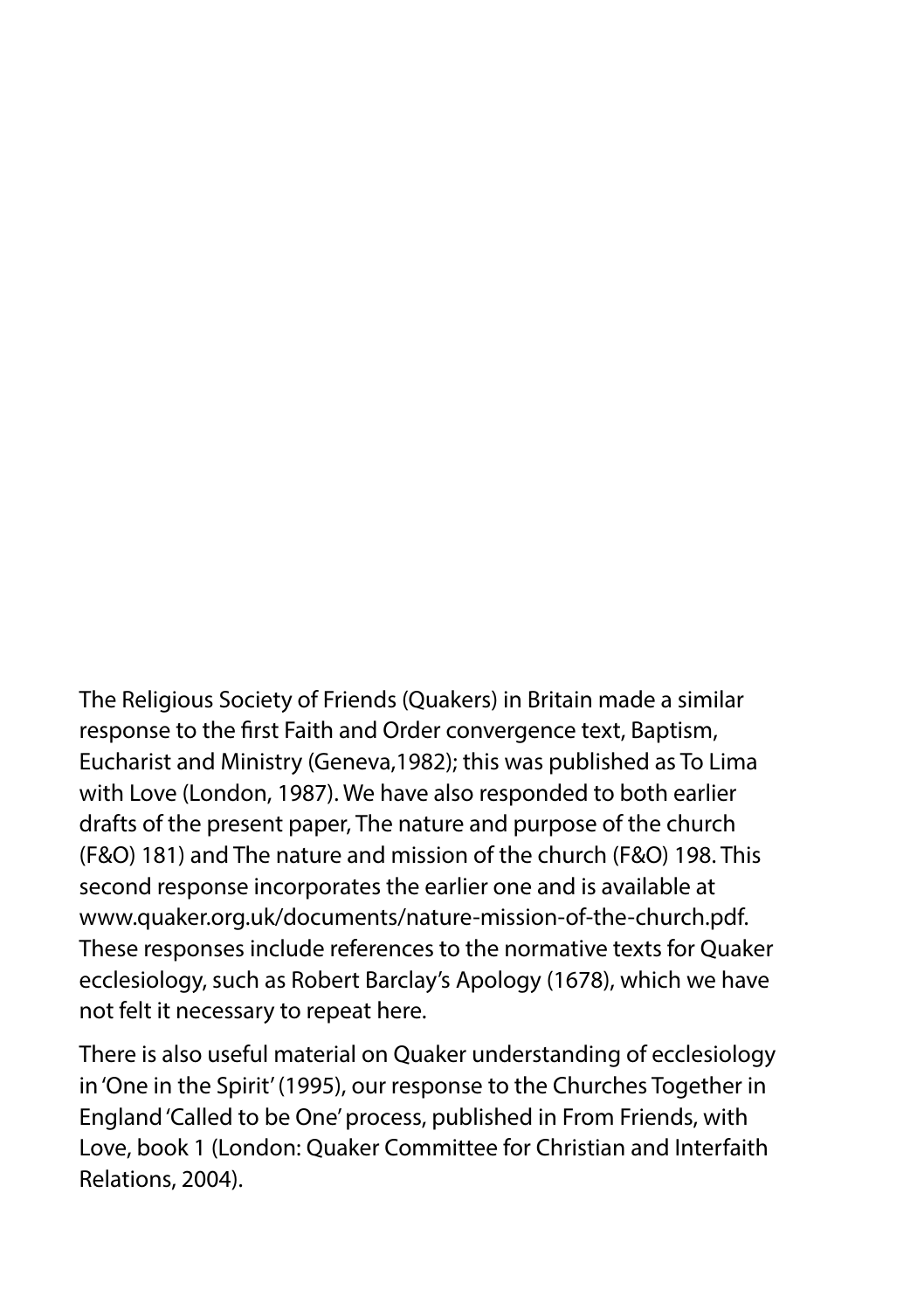# A Spirit-led church

A response from the Religious Society of Friends (Quakers) in Britain to World Council of Churches Faith and Order Paper No 214, The Church, Towards a Common Vision, Geneva 2013.

Prizing as we do our personal and corporate experience of God, Quakers are very conscious of the limitations of language in conveying this experience. Yet we have a rich verbal tradition and we value the precision of language in our corporate decision-making. In responding to a theological document we are using more highly-wrought language than Quakers would usually deploy. We ask all our readers to bear in mind that religious language is necessarily metaphorical and partial, even as it seeks to express the deepest truths.

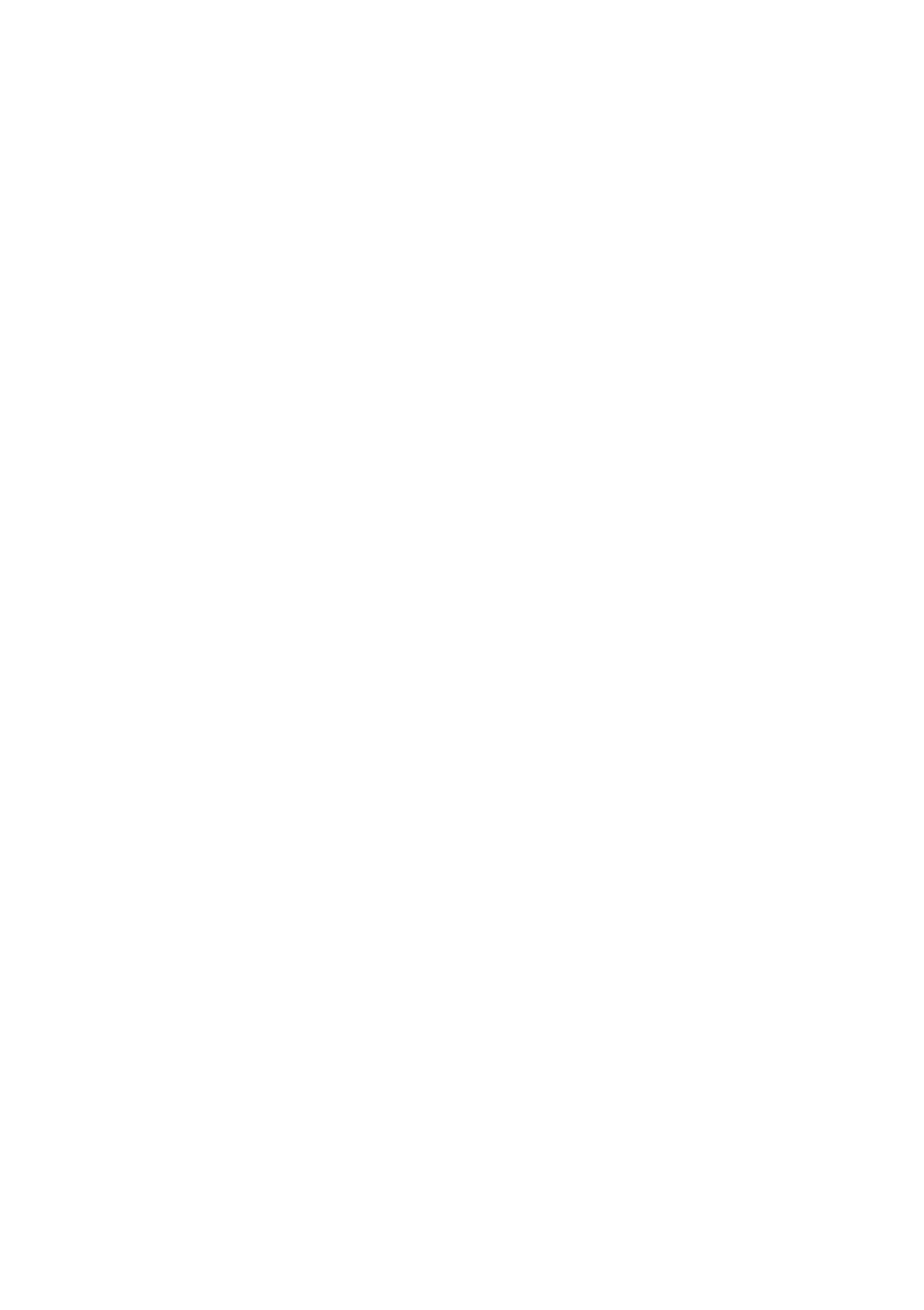#### 1. Introduction: Our vision for the church

1.1. Quakers in Britain have consistently felt called to offer gifts from the heart of our tradition to support the urgent task of ecumenical dialogue. The latest World Council of Churches (WCC) paper, The Church: Towards a Common Vision challenges us as Quakers not merely to articulate the sources of our faith, but to express how the spiritual treasures of our Quaker Way sustain us in the world today. What inspires us from our historical experience and what strengthens us in the present? At the heart of our Quaker faith is the vision of a church unmarred by bitter ruptures, held together in bonds of love. Yet unity does not consist in uniformity of belief or practice, but rather in a mutual recognition between people – expressed in care and a joyful acceptance of difference. Such an affirmation of diversity is rooted in our historic understanding of the universal ministry of Jesus. As the Quaker Samuel Fisher wrote in 1660: "Gentiles as well as Jews, Heathens and Indians as well as Englishmen and Christians (so called)...all have some measure of that Grace nigh them, which in the least measure is sufficient to heal and help them" (Hooks, Works of Samuel Fisher, London: 1660:656). Our task is to heed working of that grace, expressed in diverse tongues (Acts 2:4). In harmony with this inclusive vision of the religious life, our meetings frequently include those from other faith traditions or none, who are drawn to our Spirit-led practice. By holding a space for the seeker, the pilgrim and the doubter, Quakers seek to safeguard the sources of prophecy in our midst. In opening our doors and opening our hearts to new light, we attempt to mirror the words of our Teacher: "I have other sheep that are not of this sheep pen. I must bring them also. They too will listen to my voice, and there shall be one flock and one shepherd" (John 10:16).

1.2. Yet, such remarks beg the question; what is the church? For many the word has become connected with burdensome structures, moral condemnation and institutional navel-gazing at the expense of the building up of love and truthfulness. For those disillusioned with the path of discipleship, the word 'church' may signify the letter and not the Spirit (1 Corinthians 11:25). In place of the life-giving presence of a loving God, many feel the pressing weight of ritual conformity and soulless hierarchy. From our earliest days, Quakers have sought to return the church to that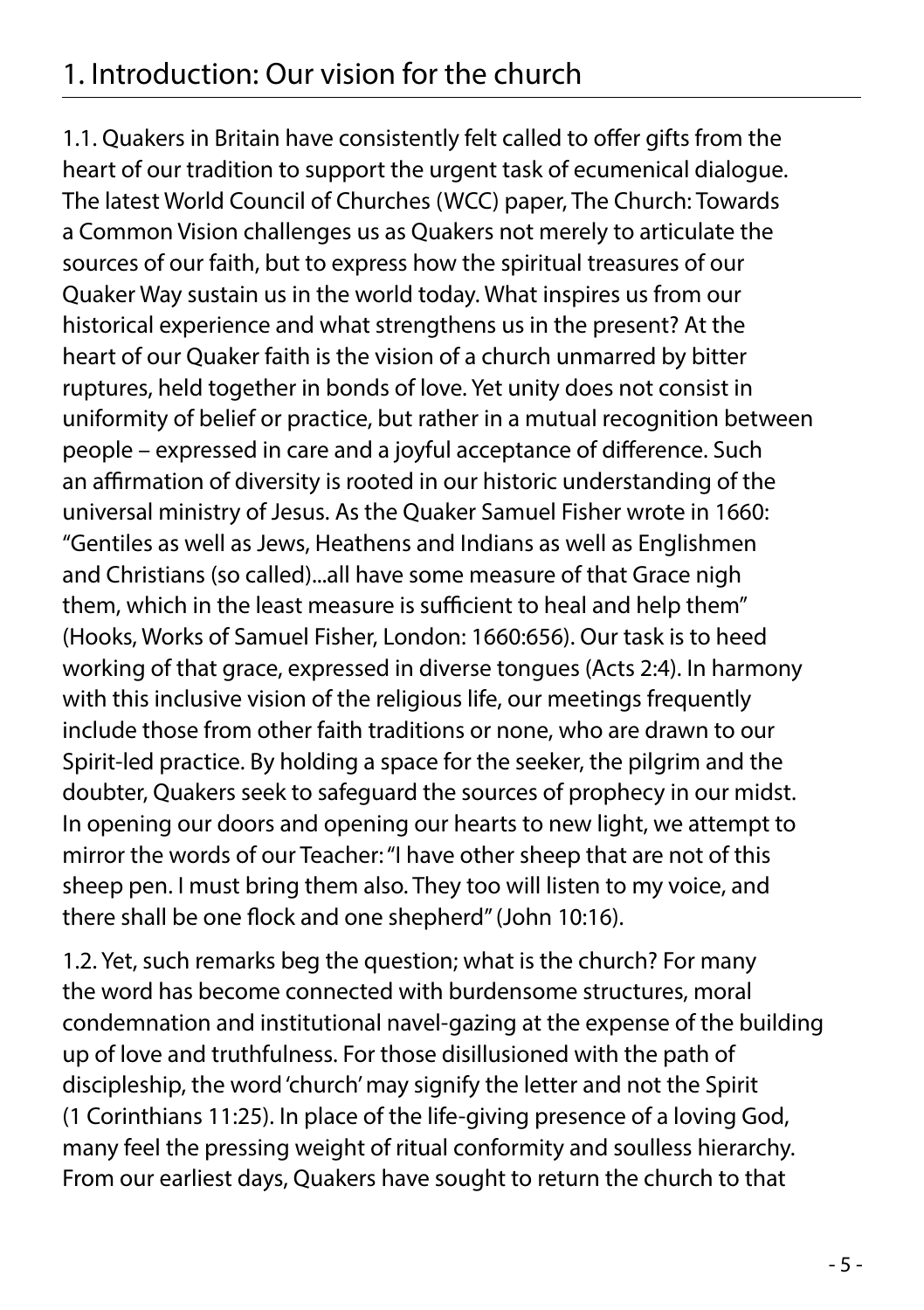radical spirit which summoned Christian faith into being. We understand the church, not merely as another human institution, but rather as a gathered community of mind and heart, where each soul journeys into the love of God. Such a voyage of discovery can be undertaken anywhere and is not limited to premises set aside for 'religious worship'. The still small voice of God can be found at all times and places. When done in a spirit of prayer, any aspect of life, no matter how ordinary, can be made a pathway to the holy. It is not that Quakers refuse to say where the church is; only that we refuse to say where the church isn't. From this perspective, we understand the marks of true church in the lives of people corporately transformed by "the God of peace" (Hebrews 13:20). And yet many churches continue to struggle with matters of outward form to the detriment of communal and personal transformation. Over the centuries much blood and ink has been spilt by Christians in disputes regarding the role of the sacraments and the organisation of special priesthoods and yet they have done little but create hatred and distrust.

1.3. How should the church now find healing? At the centre of our corporate life as Quakers is our practice of silent worship. By affirming the potential sacramentality of all aspects of life, we have found ways of honouring God anew in the very midst of our lives. Springing from this experience, Quakers hold that Christian commitment cannot be limited to a system of numbered sacraments, nor can our obedience to Christ be measured solely according to formulaic modes of worship. In making this declaration, Quakers find no barren negation, but a drawing closer to the life and substance of Christ's leadings. As Jesus tells the Samarian woman by the well: "An hour is coming, and now is, when the true worshippers will worship the Father in spirit and truth...God is spirit, and those who worship Him must worship in spirit and truth" (John 4:23–5). In this teaching, Quakers find a beautiful expression of a great transformation in store for the people of God. In place of the shadows of outward priesthood (Colossians 2:17) those who are born again in the Spirit (John 3:5) are called to put aside the relative safety of outward observance and instead seek God in the temple of the heart. In these invisible cloisters, we find both the cleansing waters of baptism and the nourishment of the Eucharist. As Jesus tells us again and again in the Gospels, the path to communion with Him is simple. All we need is to be open to the possibility of God's call: "Here I am! I stand at the door and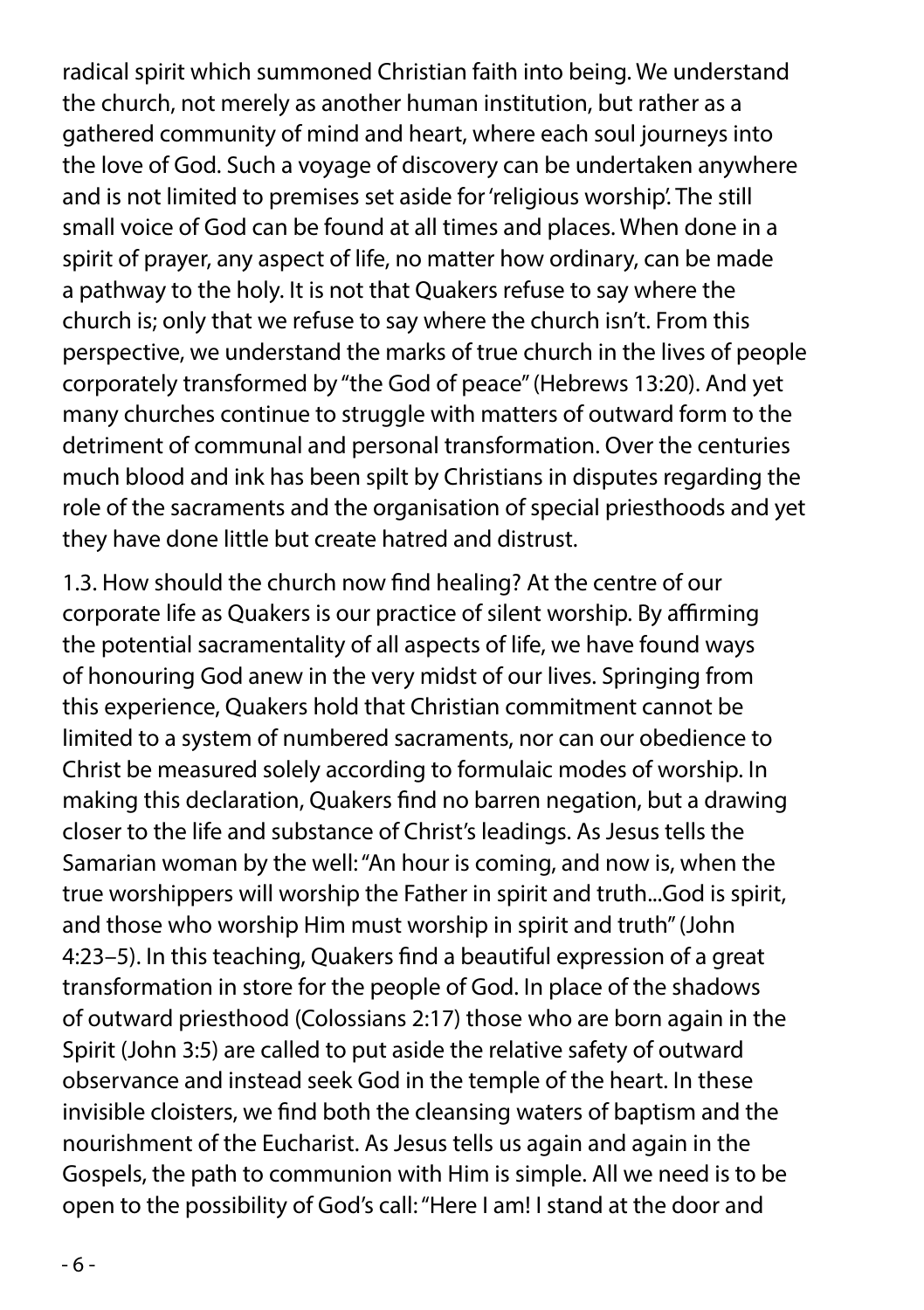knock. If anyone hears my voice and opens the door, I will come in and eat with that person, and they with me" (Revelation 3:20).

1.4. Yet, reconciliation between Christians will only be achieved if the roots of strife are addressed in the life and practice of the church. Just as our Quaker Way finds no need for outward sacraments, we also shun the need for physical defence of our spiritual priesthood. It is our abiding testimony that war and the preparation for war are inconsistent with the spirit of Christ. In the past, some within the Christian family have through formal structures looked for easy consolation in worshipping God by serving Caesar. At such times of confusion, these disciples of Jesus have made the mistake of measuring the glory of the church by the glories of the world. This has left some Christians feeling that they must adopt the patterns of the State. In this roving spirit, some have seen the church as a power among others, struggling for domination. Yet, in imitation of Jesus, we are called to refuse the tempting offer of "the kingdoms of the world" (Matthew 4:1–11) and instead content ourselves with the powerlessness of the Cross. As Paul tells us: "our struggle is not against flesh and blood, but against the rulers, against the authorities, against the powers of this dark world and against the spiritual forces of evil in the heavenly realms" (Ephesians 6:12). By unburdening ourselves of these outward things, we find that we can better follow the Spirit which is the fountain of our religious life.

## 2. Finding the Spirit in an age of uncertainty

2.1. In the second decade of the 21st century, European Christianity finds itself increasingly ailing in the face of declining numbers and an emboldened atheism. The churches of Africa and Asia struggle to live faithfully in the midst of political instability, war and material inequality. Quakers have been here before. Quakerism was born in such an age of uncertainty. The people of the English Commonwealth had seen their faith in established religion and politics shaken to the core by the ravages of civil war. People sought the love of God, yet everywhere there was despair and spiritual fakery. The answer of early Quakers to such religious loss resounds down the centuries: "the kingdom of God is in your midst" (Luke 17:21). The church will not find renewal through structures alone. True unity can only come about if we look to the Living Christ within.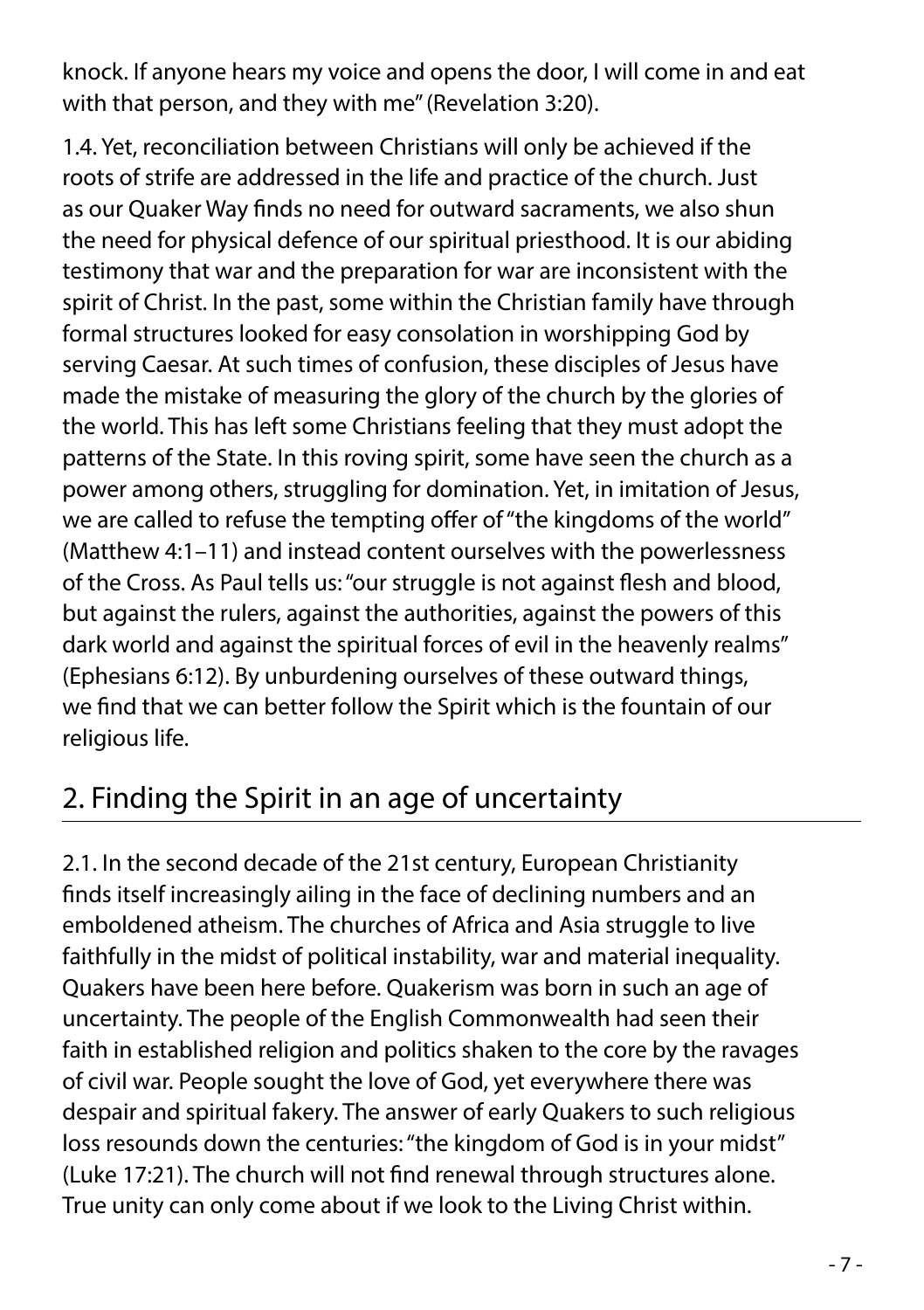Only the guidance of the Spirit can sustain and refresh the church in its mission. What does our own context tell us about the character of the church's vocation? As Quakers living in an increasingly secular society, we sense new growing-points for energised discipleship and Spirit-led witness. As Christianity's automatic privileges of political access and respectability decline, new opportunities emerge for Western Christians to serve as radical voices in the face of political power. Instead of feeling 'useful' in ways defined by the secular officialdom, a church living 'after Christendom' can walk more faithfully in the way of Jesus; emptying itself of power and prestige; "taking the very nature of a servant" (Philippians 2:7). In this context, declining numbers and privilege is not merely a threat but a liberation. In putting aside models of state-sponsored protection and the allure of administrating 'a Christian society', new-found powerlessness may teach Christians to attend to the powerless, the outsider and stranger. In making this claim, Quakers make no sectarian conclusions regarding the leadings of other confessions. We cannot see the future, nor do we have all the answers, but we offer this tentative response, in the hope that the Universal Church will discover anew its countercultural voice in a divided world.

2.2. To recover such a radical tone we need the courage to be different. The Universal Church is not one organisation among many vying for worldly influence. Rather the gathering place of God's people is an expression of the divine will for the world; the triumph of cultures of peace over societies of strife. In ever-closer bonds of unity, the church may yet re-learn its own prophetic language capable of standing against cultures of callousness and carelessness. Yet such tides cannot be resisted unless and until love prevails among the disciples of Jesus. We cannot expect the world to heed the call of Christ generously unless his disciples can make his call tangible in their own lives. For too long the disciples of Jesus have spoken to and for themselves, seeking their own peace and security in a world of faiths. The time for such insularity is long past. In an age when humanity is both ever more connected and yet seeming further apart, we must stand in solidarity with those who 'dream dreams and see visions', offering them succour and encouragement. The Spirit is calling us to throw ourselves into the fray with all the love and courage we can muster.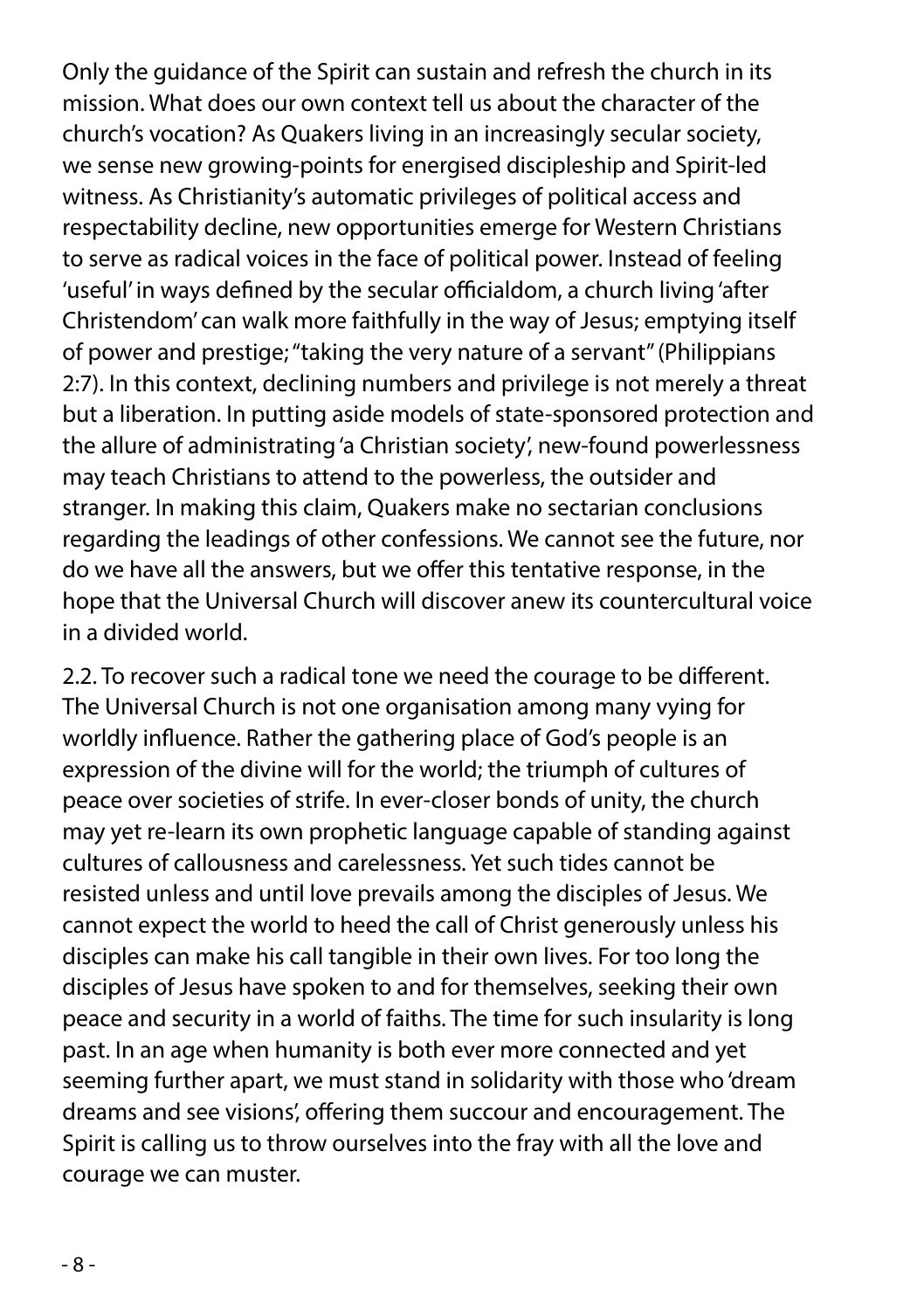3.1. The WCC text underlines for Quakers the pressing moral and spiritual challenges facing the church today. From the pace of technological change, the force of secularism and the challenges of environmental destruction, the document reflects:

[while] tensions about moral issues have always been a concern for the church, in the world of today, philosophical, social and cultural developments have led to the rethinking of many moral norms, causing new conflicts over moral principles and ethical questions to affect the unity of the churches (63).

In recent years these challenges have been joined by the systemic failure of the global financial system and the rapid rise of fundamentalist forms of religious violence. Far from being 'the end of history' the crises of our century are just as ominous as those of the last. How can the church speak faithfully in these turbulent conditions? What parts of the church's moral language are needed to see us through? In finding a place to stand, Quakers reflect keenly on the promise of Jesus to his disciples: "I am with you always, to the very end of the age" (Matthew 28:20). Our Divine Teacher does not abandon us even if it feels as if we are "sheep among wolves" (Matthew 10:1). Rather, the Spirit stands in solidarity with us, kindling the Kingdom of God in our hearts; guiding our restless souls to their final rest. In the midst of worldly trial, the church must seek outgrowing points for the Spirit of Christ in wider culture, ever ready to bear witness to the ongoing revelation of God in diverse lives. Ours is not an age of darkness, but an epoch of prophecy, if we heed the promptings of the Spirit.

3.2. What are these signs of prophecy? Firstly, we live in a time of intense spiritual hunger. In the rich nations, people are increasingly turning from the pursuit of worldly success and, in a deeply joyless culture, seeking connection, friendship and joy that is not to be found in consumerism. Likewise, in the 'developing nations' we see people become scornful with prosperity for its own sake. More are asking: what is the purpose of wealth? And how can material wealth best serve the common good? If we wish to answer these questions adequately, we must reorientate the church away from vestiges of power and towards an ethic of service.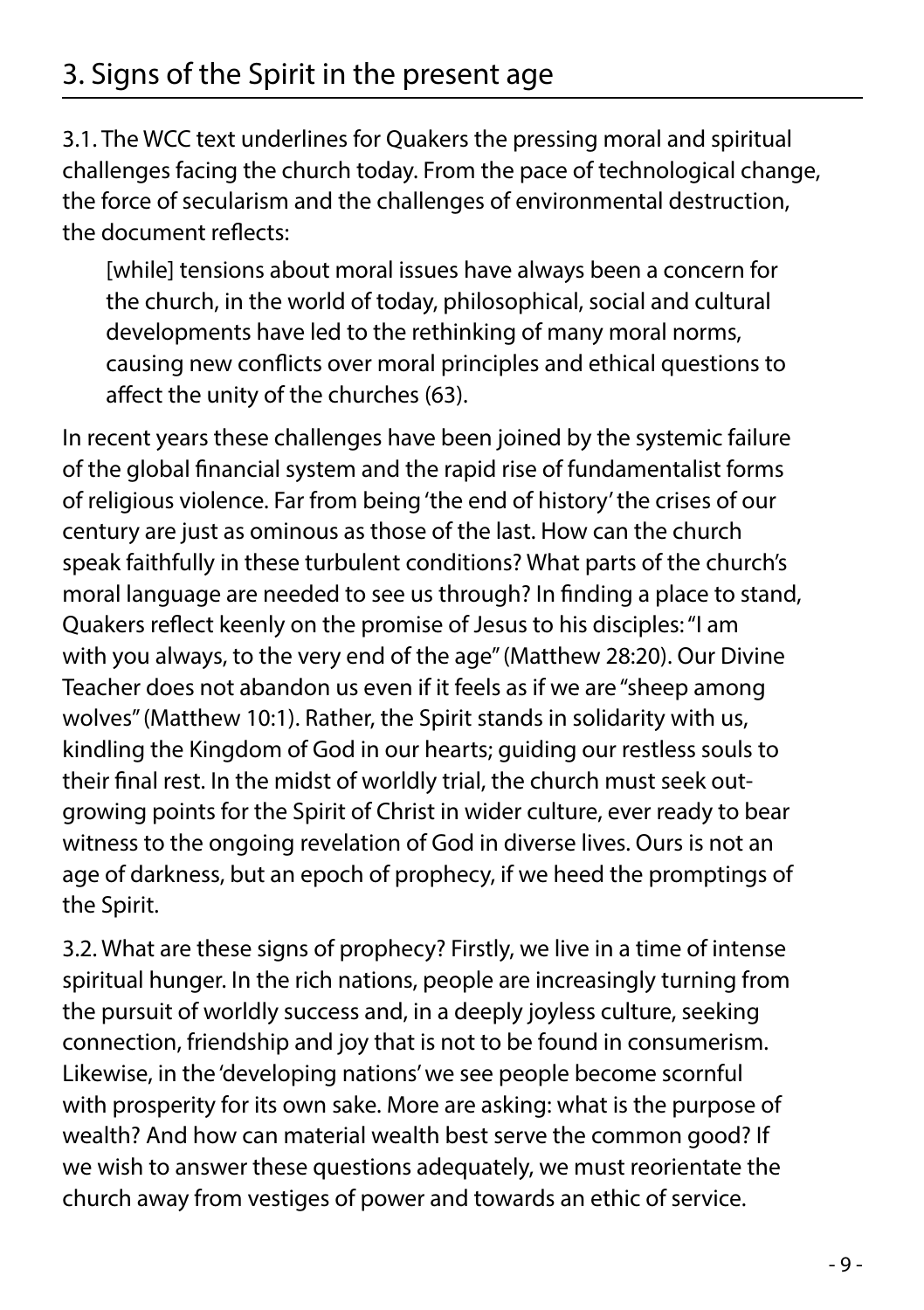To contest materialism, there is need for the kind of home-spun spirituality favoured by Jesus himself. We must form a pattern of church capable of meeting people where they are: in their homes, at work, on the street. The rise of house churches speaks of a new longing for the simplicity of the apostolic witness. Quakers welcome these questing communities and call on the wider church to cherish these new expressions as the work of the Spirit in our midst.

3.3. Alongside these new formations, the Spirit is equally at work in world politics. While the political upheaval of the present era is undoubtedly great, we know that God moves human hearts to justice. From the protesters of Tahrir Square to the global Occupy protests, we find the upsurge of a new culture able and willing to hear God's call afresh: "The Spirit of the Lord is on me, because he has anointed me to proclaim good news to the poor. He has sent me to proclaim freedom for the prisoners and recovery of sight for the blind, to set the oppressed free" (Luke 4:18). In an effort to make this proclamation a reality, British Quakers continue to work for stability and peace in regions of the world torn apart by ethnic, political and religious hatred. Beyond these terrains of struggle and peace-making, Quakers know by experience that the Spirit is known in the ordinary and the everyday. In the care of family and friends, strangers and neighbours, we know ourselves trained in the ways of the Prince of Peace. As Jesus 'emptied himself out' for the love of others, Christians daily and invisibly dedicate themselves to the wellbeing of others. In these acts, we see also the restorative power of the Spirit.

3.4. How does the church give these Spirit-led people the space to flourish? This is both an individual and a structural question for the people of God. For Quakers such openness for service can only be established if each human being is understood as a precious and unique child of God. While such language is deeply figurative, this image of childhood has taught us that no person exists for themselves alone. We live in cities, communities, families and faiths. Our lives are not private possessions, but windows of grace, their possibility kindled by the tenderness of others. If we wish to foster service, the church must offer opportunities for genuine fellowship and hospitality. Because of our understanding of ministry, Quakers try hard to recognise and affirm one another's gifts. This is one way in which we recognise the experience of being the body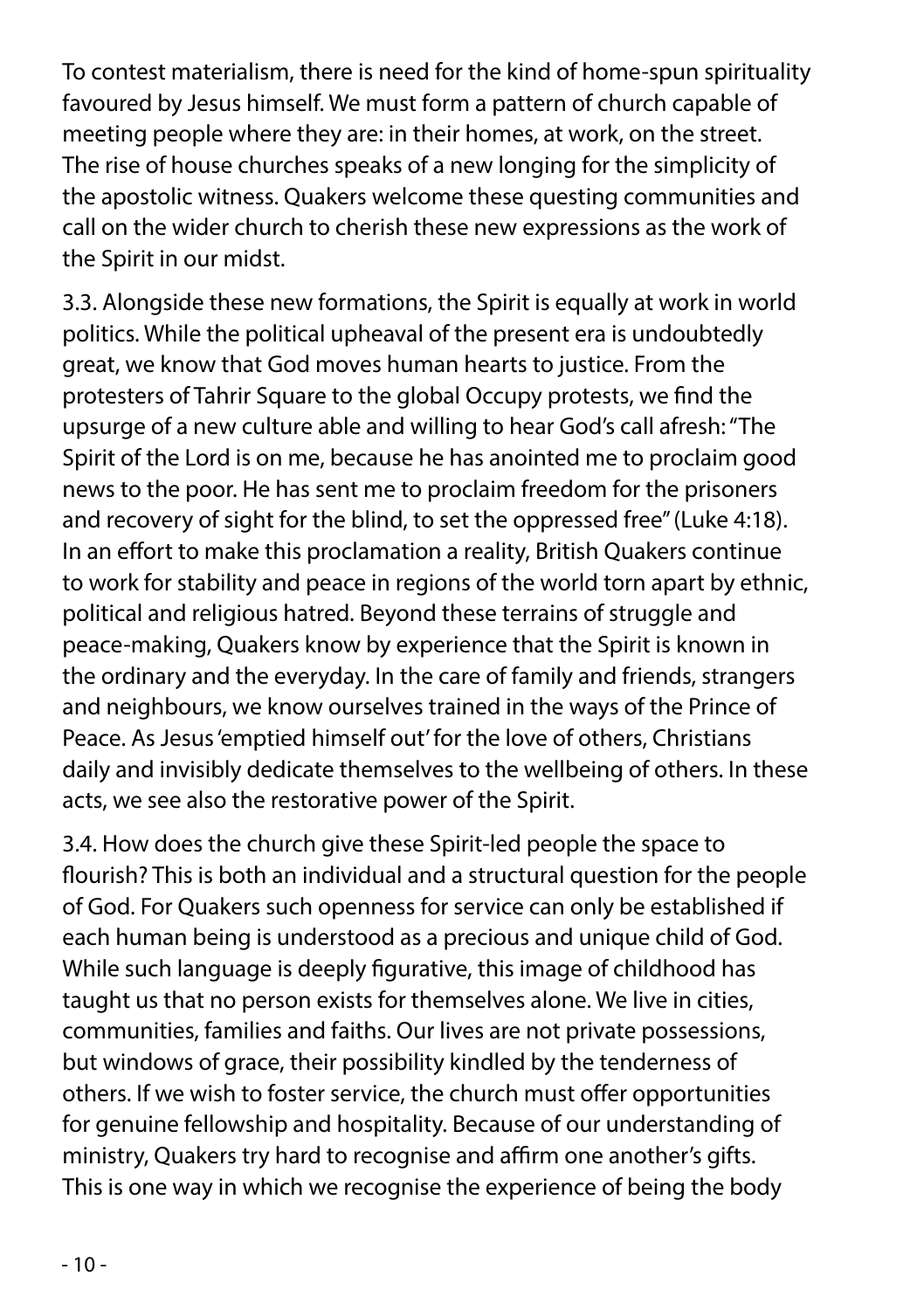of Christ. We welcome the text's inclusive claim that "every Christian receives gifts of the Holy Spirit for…his and her part in the mission of Christ" (18) and that "the authority of God can be recognised by the church when articulated by any of its members" (50). We share the experience that "authority emerges whenever the truth which leads to holiness is expressed" (50).

3.5. Quakers see themselves as a Spirit-led church, with its origin in the experience of Pentecost, as the text describes (3, 21). We feel ourselves continually strengthened and renewed by the Spirit. In this way, we agree that "The Spirit equips the church with its essential gifts, qualities and order" (16). Recently, Quakers in Britain have experienced a remarkable example of the Holy Spirit outrunning our expectation. In 2009, after many years of prayerful preparation, and during an exercise of corporate discernment and waiting on God, we came to understand that, in our experience, God was marrying same-sex couples and that we needed to recognise this and witness to it in our own procedures and in our relations with the state. We could not have foreseen that, five years later, the state would recognise same-sex marriage. We correctly foresaw that some in our own church, especially in other parts of the world, and many of our fellow-Christians, would have difficulty in understanding why we had taken this step. The process of seeking to explain ourselves has been at times painful. But we are in no doubt that, in our efforts to follow the leadings we have been given, we have felt the Spirit working strongly among us.

3.6. We believe that the Spirit leads us into unity, and we welcome the increasing signs which the text identifies of churches working more closely together. We share the pleasure expressed in the text that

the churches have come so far in fellowship with one another that they are aware that what one does affects the life of others, and in consequence are increasingly conscious of the need to be accountable to each other with respect to their ethical reflections and decisions (62)

Yet, accountability does not mean religion by consultation or faith by committee. It means being sensitive to where each community is on the walk of faith. It means listening generously, showing patience, selfrestraint and consideration for each member of the Christian family.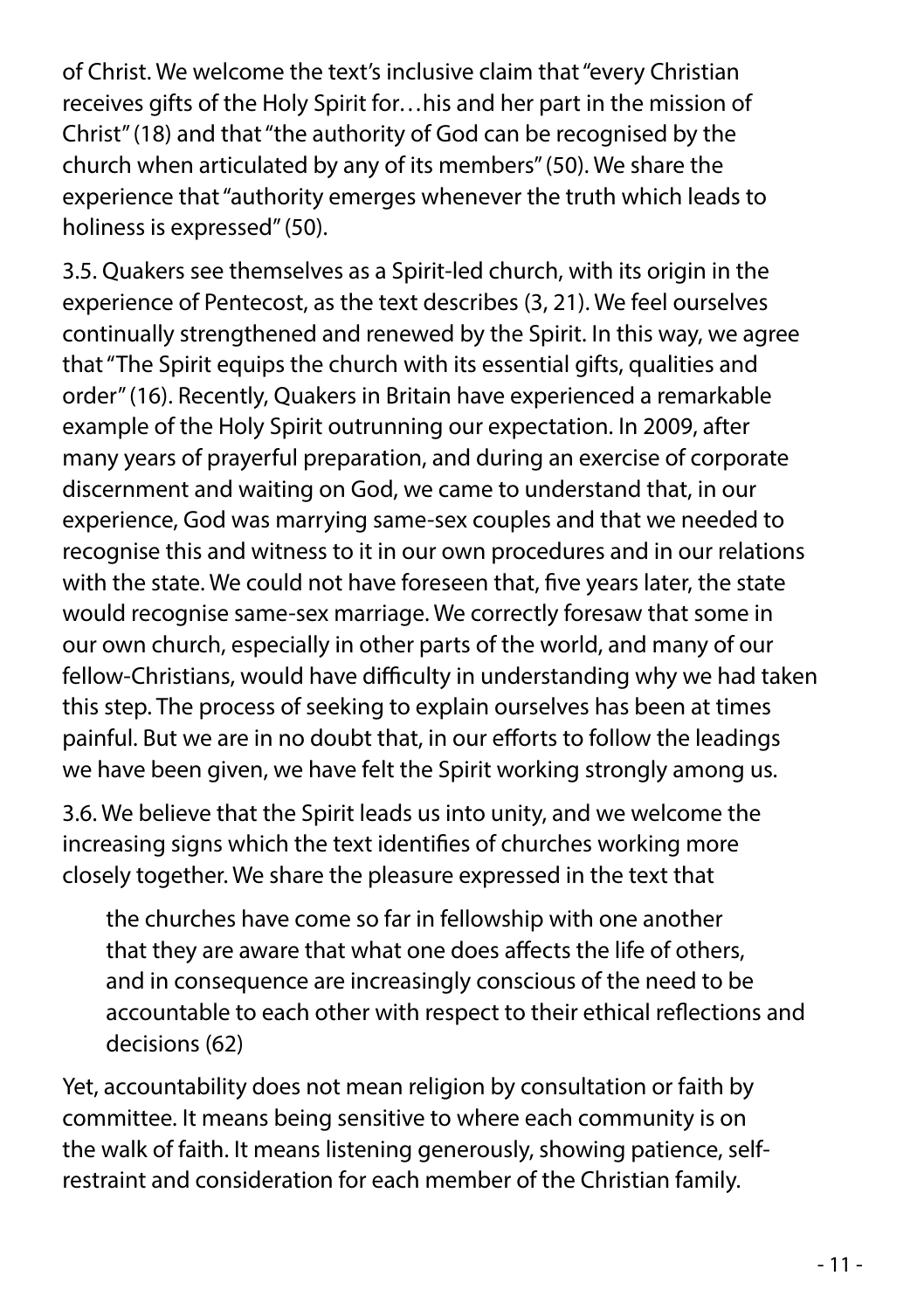Such virtues do not guarantee that there will never be dislocation, misunderstanding or hurt, but they do provide a foundation for continuing dialogue and collaboration.

3.7. The text rightly highlights the manifold ways in which Christians are presently divided by matters of moral discernment. Our responses to the sometimes emotive issues of abortion, same-sex relationships, euthanasia and capital punishment speak not only to problems of public justice, but point to a deeper question: what is the purpose of the human creature? How we respond to issues of sex and death reveals what we value most about human life. Those who have been characterised as 'liberal' on these matters have been accused of being obsessed by personal freedom to the neglect of moral faithfulness. Opponents of 'moral traditionalists' maintain that a church of arbitrary rules frequently silences the lived experience of those who live under such rules. Quakers do not pretend to have easy solutions to these persistent quandaries, but our historical experience places us on the side of radical openness. British Quakers have found that ethical reflection must be sustained by a deep act of faith. Moral discernment is not only related to immediate human needs and concrete institutions but serves as a channel for divine love and creativity. In this way our ethical practice must always be capable of transformation and adjustment if our behaviour conflicts with the character of a God of peace and justice. At the heart of this dynamic conception is a vision of life which is framed by the ongoing revelation of God. To journey with such a God means to unlearn what we think we know in the name of love and truth. As Jesus declares: "I have many more things to say to you, but you cannot bear them now. But when He, the Spirit of truth, comes, He will guide you into all the truth" (John 16:12–24). The text offers a challenge which Quakers in Britain would gladly accept, that of working with other churches to address the question "How might the churches, guided by the Spirit, discern together what it means today to understand and live in fidelity to the teaching and attitude of Jesus" (63, italic text).

## 4. The role of the Spirit outside the church

4.1. Quakers warmly endorse the text's recognition of the action of the Holy Spirit outside the body of Christ (25, 60). As we search for ecclesial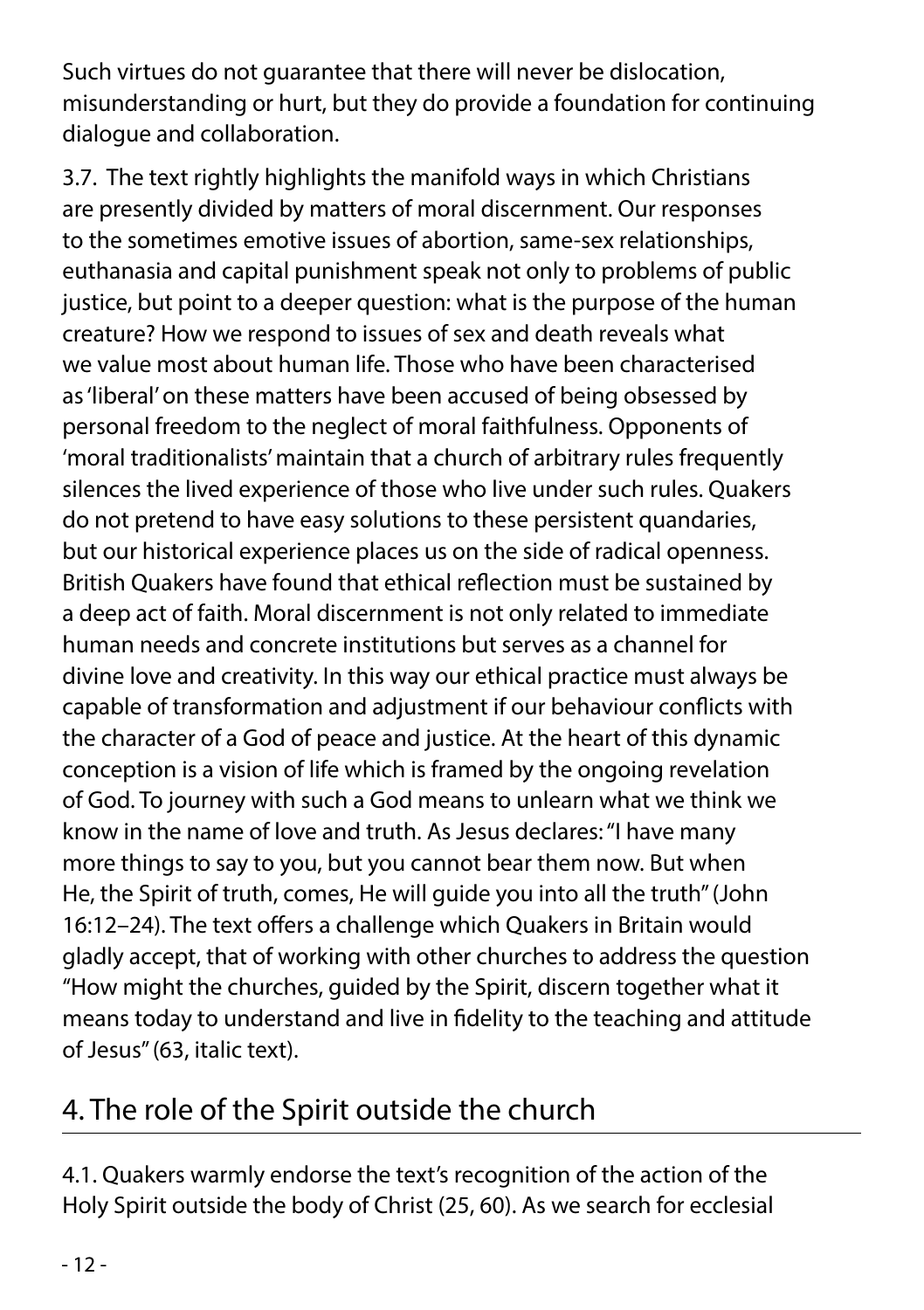harmony, Quakers also urge a closer allegiance with other faiths. While we should be wary of merely simplifying the distinctive logics of other religions to fit our own assumptions, we should nevertheless search gently and attentively for points of deep convergence between the religions in expectation that Truth will be found. Indeed, Quakers affirm that while the outward practices of human religiosity differ we know through experience that "[t]he humble, meek, merciful, just, pious and devout souls are everywhere of one religion" (William Penn, Some Fruits of Solitude, 1682, p. 73). Such people may not know the Gospel in the discursive sense, yet our faith insists that they dwell invisibly and mystically with the Eternal Christ who enlightens all who come into the world (John 1:9). In this way "the gospel of salvation is preached to every creature under heaven" (George Fox, Epistle 388) even if this proclamation is beyond our mortal hearing.

In the light of these mysteries, we find ourselves in deepest unity with these words from the WCC document: "Together with the adherents of other religions as well as with all persons of good will, Christians must promote...the social values of justice, peace and the protection of the environment" (62) and "Christians will seek to promote the values of the kingdom of God by working together with adherents of other religions and even with those of no religious belief" (64). We count ourselves among those who "advocate peace, especially by seeking to overcome the causes of war" (64), and we welcome the respect that is expressed in this text for "the elements of truth and goodness that can be found in other religions and among those with no religion" (25). Let us go forward with this work with humility, a sense of adventure and above all a loving heart, for in our openness we may discern the face of Christ in unfamiliar places.

4.2. The text regrets that many in today's world "question the very possibility of faith, believing that human life is sufficient unto itself, without any reference to God" (7). While our worship-lives convince us as Quakers of a world full of spiritual depth and meaning, we recognise that the theological language of past centuries has the capacity to alienate, exclude and bewilder. As people of faith we need to be brave enough to find new ways of speaking about God which sustain our reflection and worship. In this age of longing, we must attempt to articulate the Good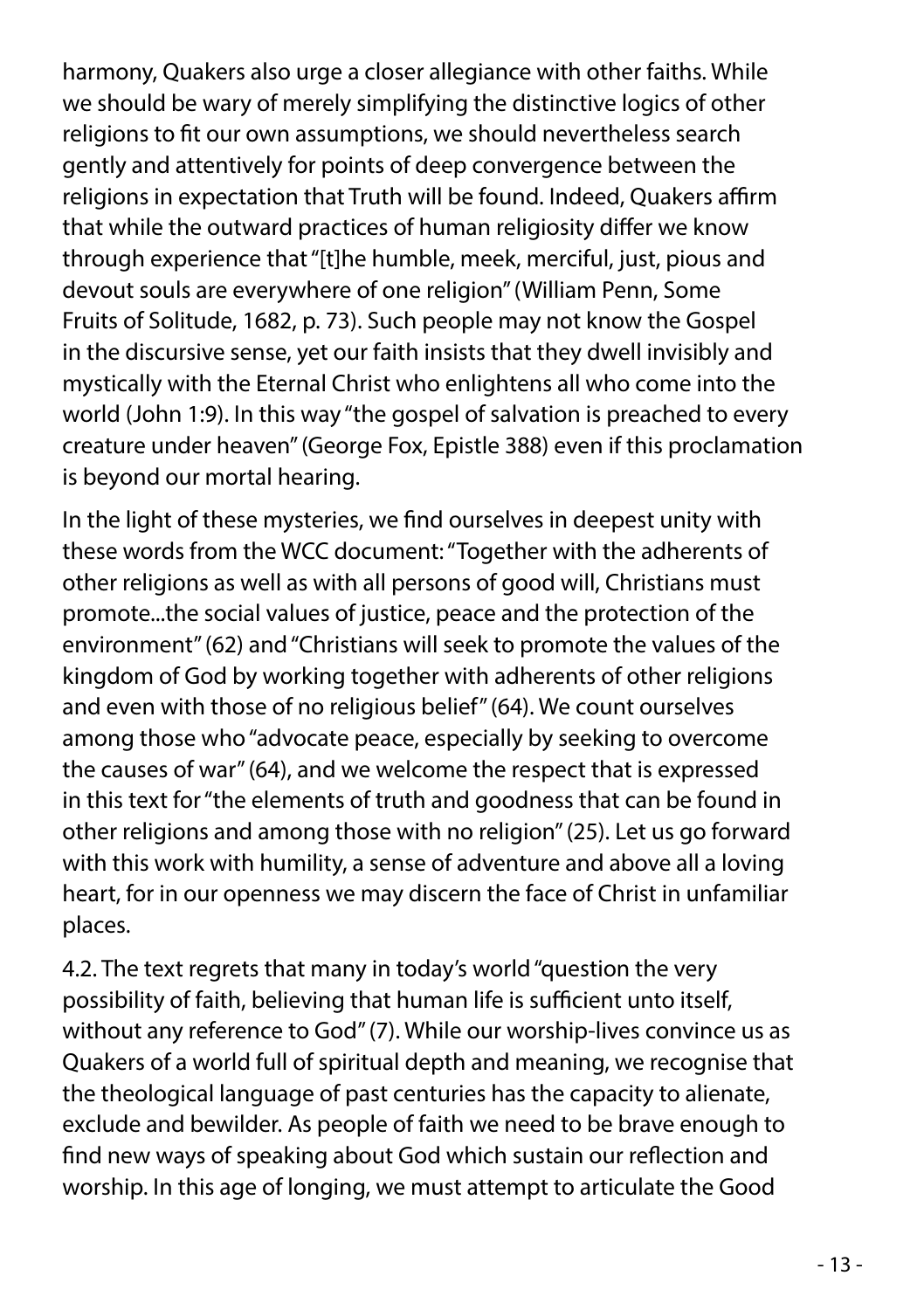News in ways which respond to the hopes of a world in need of love and grace. Such a renewed proclamation should not be tainted with superiority or egotism, but suffused with humility and love. In this open-handed spirit, we affirm and uphold those among us who struggle daily with the very idea of a Personal God expressed in the life of Jesus of Nazareth. In our Meetings there are those who find the use of traditional Christian language problematic or spiritually deadening. To meet their need for spiritual guidance many seek a new language to express a sacred vision of life. It is our conviction as Quakers that this development is not to be feared, but mined for the riches it may contain. Our task as people of God is not to castigate or condemn people's desire for a new way of speaking about faith, but to offer prayerful support for those who seek that eternal light which is in each one of us. In this task, what matters is unity in our desire to seek the right spiritual path rather than a conformity of words.

#### 5. Belonging to the church: communal discipleship

5.1. At the core of the church's life and teaching is the act of trust made in a living God who stands beside us, heals us and wipes away our tears. The assembly of God's people is the place where that trust is found, tested and cherished. In prayer, worship and service we not merely come into relation with what we trust, but through the guidance of the Spirit, we are formed into new people, capable of compassion, forgiveness and courage. The church can be a place of holy transformation, where weakness becomes strength and fear becomes hope. Yet in our contemporary culture the transformational dimension of church-life is all too easily obscured by an increasingly consumer attitude towards the treasures of faith. Instead of seeking to be renewed, an increasing number of people want the church to cater for their needs and conform to their personal expectations and preferences. In the West 'shopping around for a church' is becoming more pressing than the demands and joys of discipleship. While the church should always be mindful to speak to the conditions of those it serves, the marketing of the Christian message in this way can sap the radical message of the Gospel. Instead of staying put and waiting to be called, our contemporary world induces many of us to rootlessness. What is desperately needed is a return to a grounded vision of discipleship. In this mould the church is not a private club to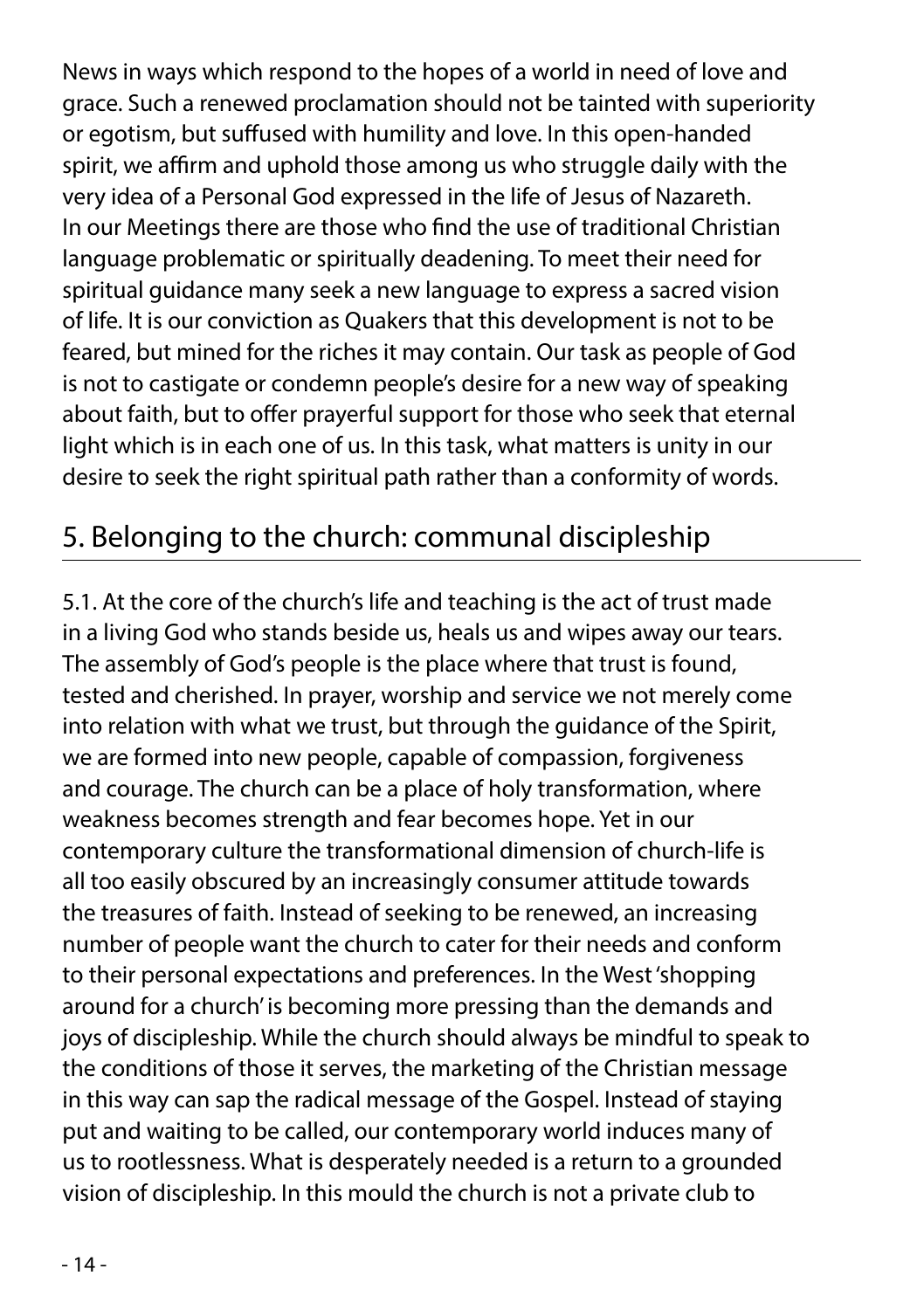satisfy a set of complacent members, but rather a window into a New Creation. In calling for a return to the language of discipleship, Quakers recognise that Christian vocation is a living, changing reality. In affirmation of this truth, we heartily embrace the endorsement which the text gives to legitimate diversity within the church: "Legitimate diversity is not accidental to the life of the Christian community but is rather an aspect of its catholicity" (12) and "Legitimate diversity in the life of communion is a gift from the Lord" (28).

5.2. We endorse the text's view that the local church "is wholly church but not the whole church" (31). Springing from this sentiment, we believe that the statements of common purpose cannot be seen as an end in themselves, but rather an invitation for disciples of Jesus to come to know each other in the "things which are eternal"1; a call to find something of that invisible catholicity which animates the inward lives of diverse confessions of faith. We hope and pray that the years ahead will see a greater nurture of this inward knowing, as Christians come to define themselves not by outward forms, but rather look to the eternal love of God to fortify and unite them. As the early Quaker theologian Robert Barclay observed in 1678, the church is not a collection of doctrines or institutions but rather "the society, gathering or company of such as God hath called out of the world and worldly spirit to walk in his light and life". Barclay went on to write: "Under this church...are comprehended all, and as many, of whatsoever nation, kindred, tongue or people they be, though outwardly strangers and remote from those who profess Christ and Christianity in words and have the benefit of the Scriptures, as become obedient to the holy light and testimony of God in their hearts" (Apology for the true Christian divinity, prop 10, sect 2; 1678).

1 From Britain Yearly Meeting's Advices & queries section 1.02 of Quaker faith & practice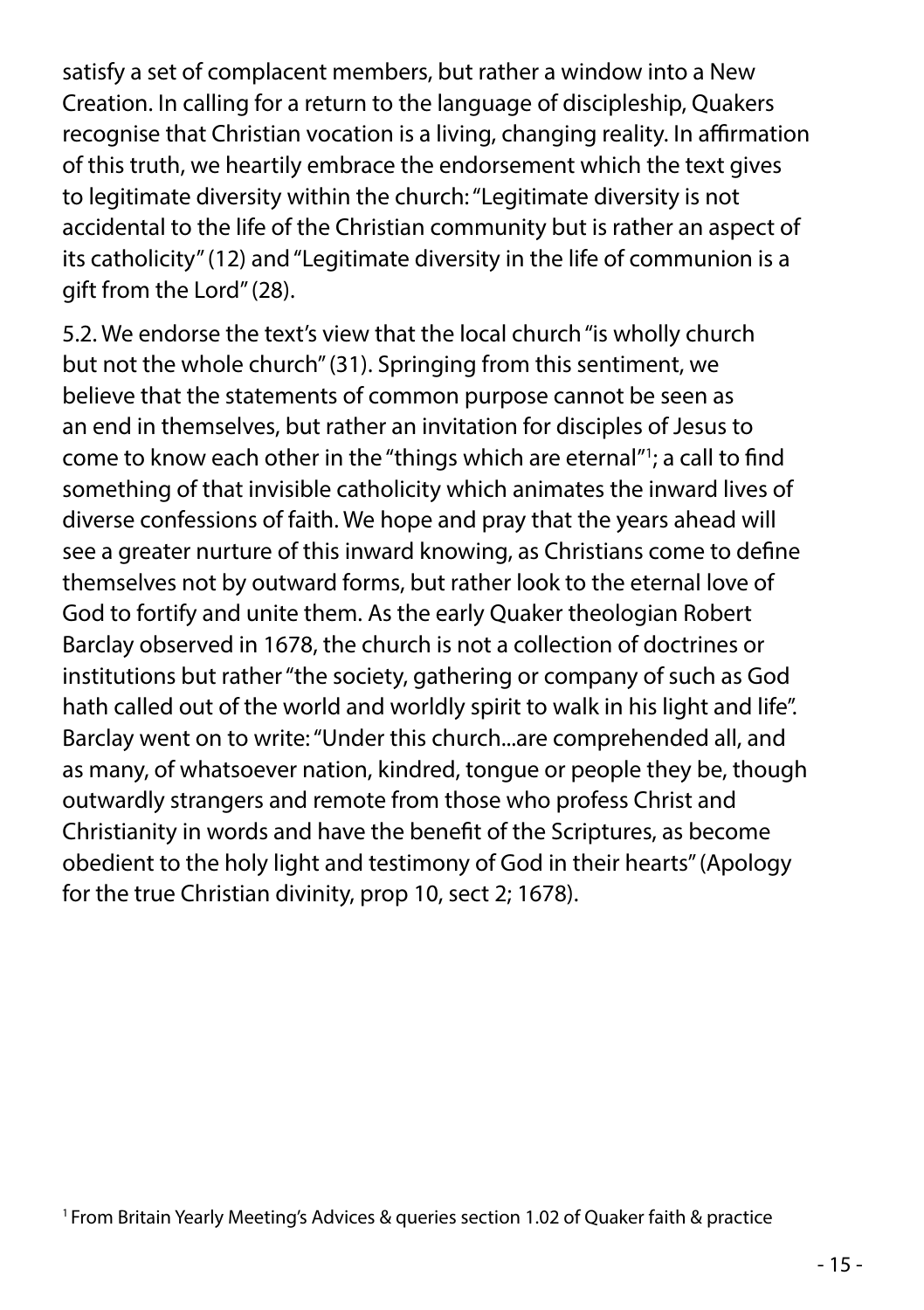#### 6. The experience of worship: experiential, mystical but knowable by all

6.1. At the core of our Quaker faith is a lament for a church in exile from itself. Scarred by spiritual coldness, ritualistic excess and callous privilege, early Quakers turned their backs on the diverse sects of Christendom and instead waited upon Christ to lead them "into all truth" (John 16:13). In their own 'holy experiment' Quakers summoned the church back to the adventure of the Apostles, to a community transformed by the leadings of the Spirit. In Quaker worship we are invited to experience the astonishing power of the Holy Spirit. In this energetic space, we can know salvation in the present. In worship, we become part of an eschatological community. As Quakers, we unite with the text's conviction that the church is both a divine and a human reality (23). Quakers entirely understand the concept of "already but not yet" (33). We are a church which looks not to a future Second Coming but to the present experience of Christ in the heart. Quakers still hold dear George Fox's core insight, that "Jesus Christ is come to teach his people himself" (Journal, ed. Nickalls, 1952, p. 48, entry for 1649 and passim).

6.2. To be truly in a state of worship is to participate in a community of moral imagining. In the act of opening ourselves to God, we are inducted into another way of seeing. By attending to the Light within, we are able to picture 'the just earth', without want, degradation or oppression. We are able to make a leap beyond the cynicisms and distortions of our injured world and glimpse something more. When we bring 'the signs of times' to the still centre of Meeting for Worship, we believe we are led into the Way of Jesus. In the power unleashed by the gathered community, we come to understand that Christianity is more than a theory or philosophy of things, but ever and always a practical relationship. To walk with Jesus of Nazareth means to live as Jesus lived – as a healer, lover and restorer. We cannot be a Christian by virtue of some human vocabulary or outward set of rituals or precepts, but only by the inward experience of the Living Presence. Once we start conceiving of Christianity not as a sublime intellectual exercise but as a practical path to be trod, life becomes deeper and more wonderful than we dare to imagine.

6.3. The text specifically acknowledges "those communities who affirm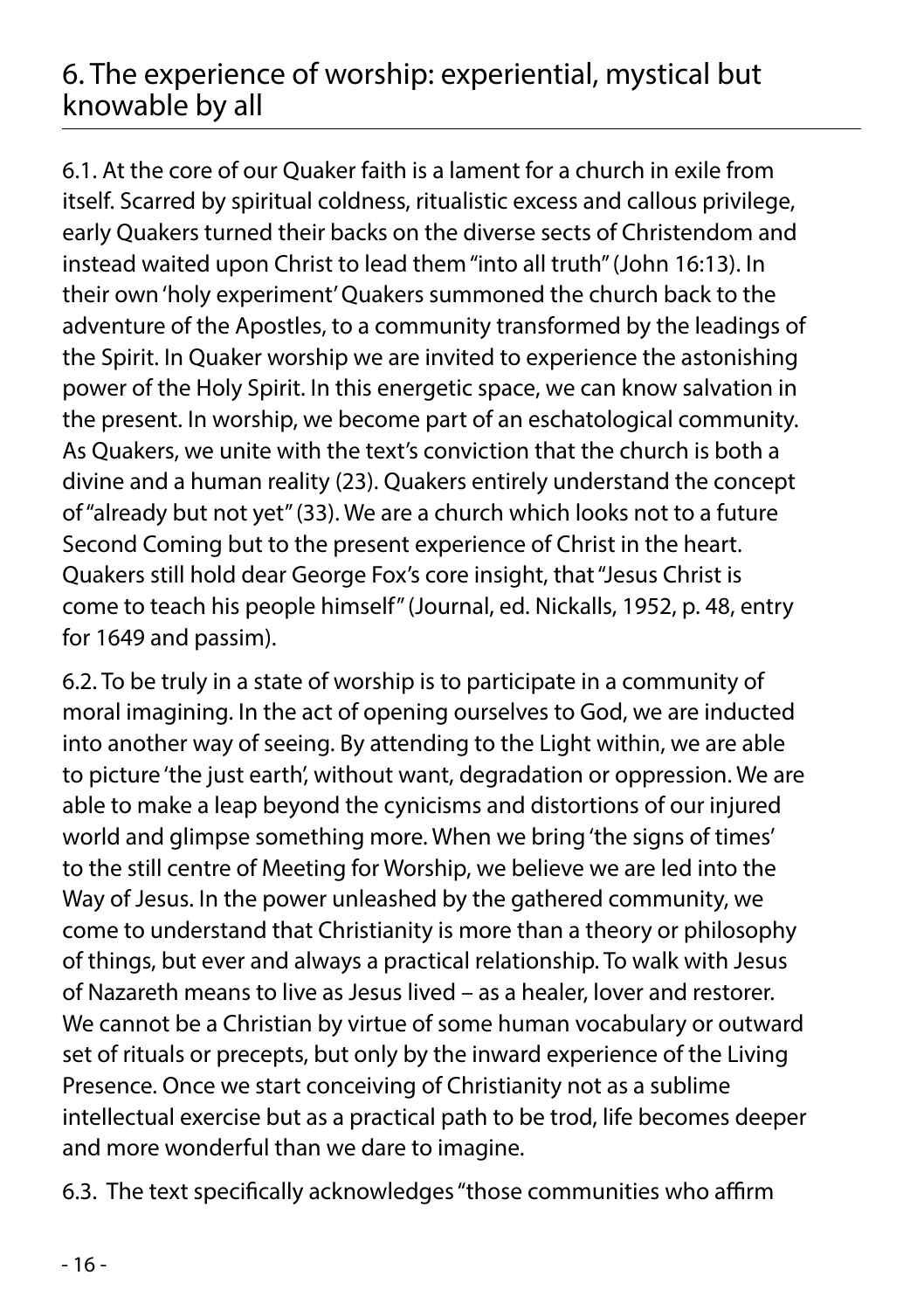that their vocation does not include the rites of baptism and the Eucharist, while affirming that they share in the sacramental life of the church" (40). British Quakers are one such community. Our understanding of the sacramental activity of the church is grounded in a prayerful openness to the ongoing presence of the Spirit. The issue for Quakers is not whether we should use outward signs to express God's work (since Quakers use the outward sign of speech in our worship) but what external forms allow God to be best heard. As people inspired by the simplicity of the early church, Quakers have found that sacramental rites in the ways practiced by other churches are not required for God's love to be fully felt and fully heeded. Laying down our own will and action before the judgement of God is enough. Our Inward Teacher needs no ceremonial forms to accomplish the divine purpose. 'Holiness', 'sanctification' and 'grace' are words for the invisible shaping of the human heart into the generous pattern of Christ. In this way, some Quakers use the language of 'communion' and 'baptism' as ways of describing their experience of God's healing power in their daily lives.

6.4. Such a transformative encounter requires no man-made ritual to mark or confirm it. Rather, God's action can be readily observed by its fruits: "in love, joy, peace, forbearance, kindness, goodness, faithfulness, gentleness and self-control" (Galatians 5:22–23). As Quakers we are invited to partake in the gifts of God whenever we eat together, offer hospitality or give comfort to those in need. It is these acts of care, prayerfully enacted, which constitute "the water of rebirth and renewal by the Holy Spirit" (Titus 3:5) "incorporating believers into the body of Christ and enabling them to share in the kingdom of God" (41). This sense of sacrament as practical action emerges from our historic understanding of the outpouring of God's Spirit on "all flesh" (Joel 2:28). When we allow ourselves to be led by the promptings of God, ceremonies and rites are not required. All our devising is subsumed into the living Word, which nourishes our action and speech. God is not removed from us - in need of secondary mediation - but in our midst (Luke 17:21).

6.5. In saying this, Quakers do not seek to condemn or belittle the experience of others. For Quakers the worth of any outward sign should be judged according to the intent of the one performing it. There is a world of difference between ritual and 'ritualism'. As early as 1678 Quakers have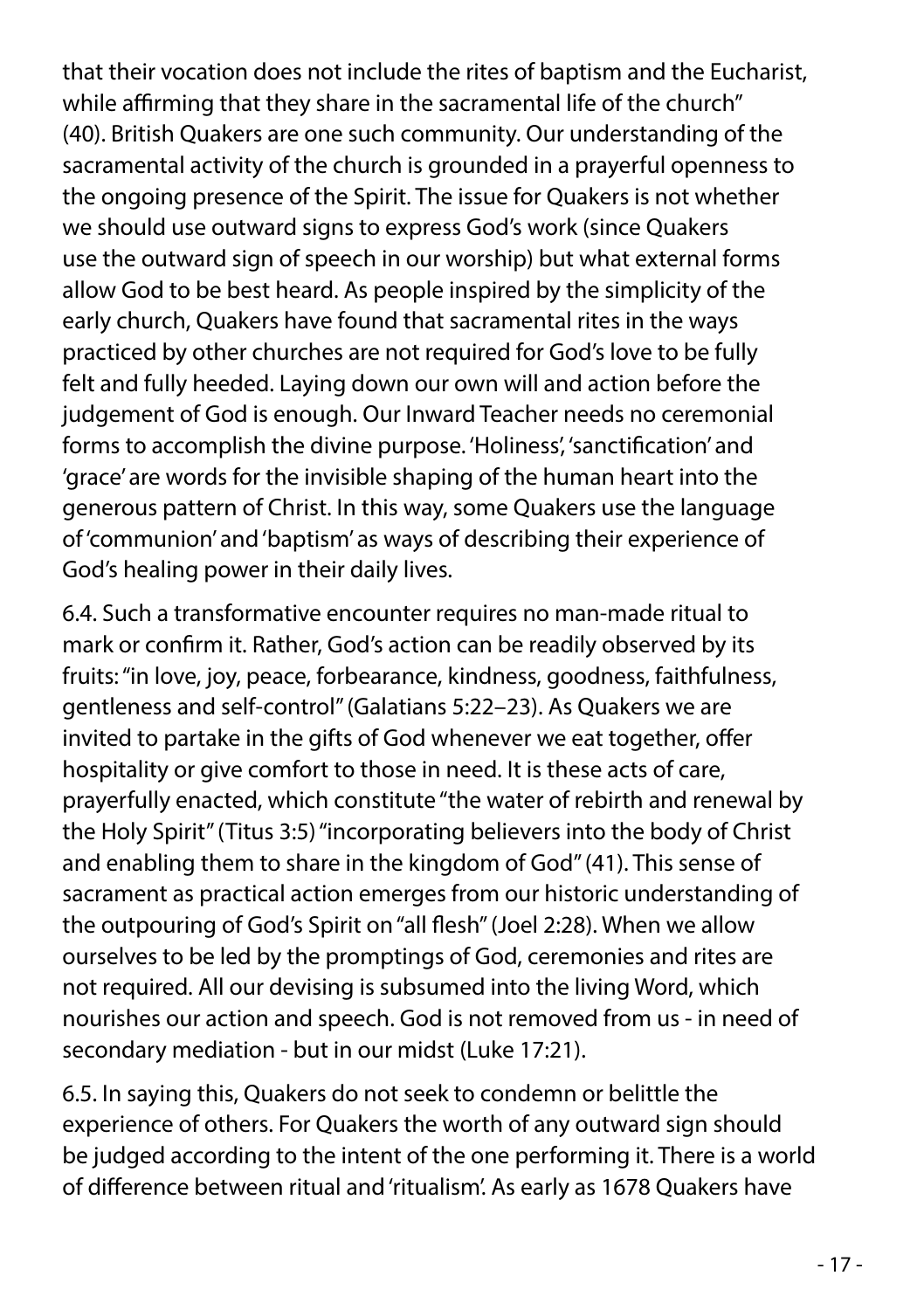affirmed that the Eucharistic rite continues to possess genuine spiritual value for many Christians. As the Quaker theologian Robert Barclay observed – if performed

from a true tenderness of spirit, and with real conscience towards God... in the same way and manner as did the primitive Christians recorded in scripture I should not doubt to affirm but they might be indulged in it and the Lord might regard them, and for a Season appear to them in the Use of these things (Barclay, Apology Prop 13. Sec.11).

 The key phrase is 'for a Season'. It is a source of deep sorrow for Quakers that disagreements over the status of these practices continue to cause pain and distress among the disciples of Jesus. We hope and pray that the divisions the text describes regarding "who may be baptised, the presence of Christ in the Eucharist and the relation of the Eucharist to Christ's sacrifice on the cross" will be left behind in the search for a deeper unity. The cause of building up love is not served by ceremonial conformity across churches, but in the recognition of the Spirit in the paths of others. In all these matters Quakers suggest that the wrong questions are being asked. The issue is not who should be baptized, since it is for God, and not for us, to say who is invited into a New Life. Similarly regarding the presence of Christ in the Eucharist, we should ask rather: Where is the presence of God being denied in the church? Does the Eucharistic table (however defined) help us model Jesus' ministry or is it a site of exclusion or oppression? On the matter of the relationship between the Eucharist and the Cross, we should ask ourselves: Do our practices of fellowship help us to imitate the sacrificial giving of Jesus? Do we learn a new way of living or are we ensnared in old patterns of thinking and acting?

#### 7. Repentance and service: the church's vocation to the world

7.1. While Quakers work in hopeful expectation of human flourishing, our tradition teaches us that the human character is always partial, flawed and conflicted. Mirroring this universal predicament, the church continually falls short of its best hopes and visions. We welcome the document's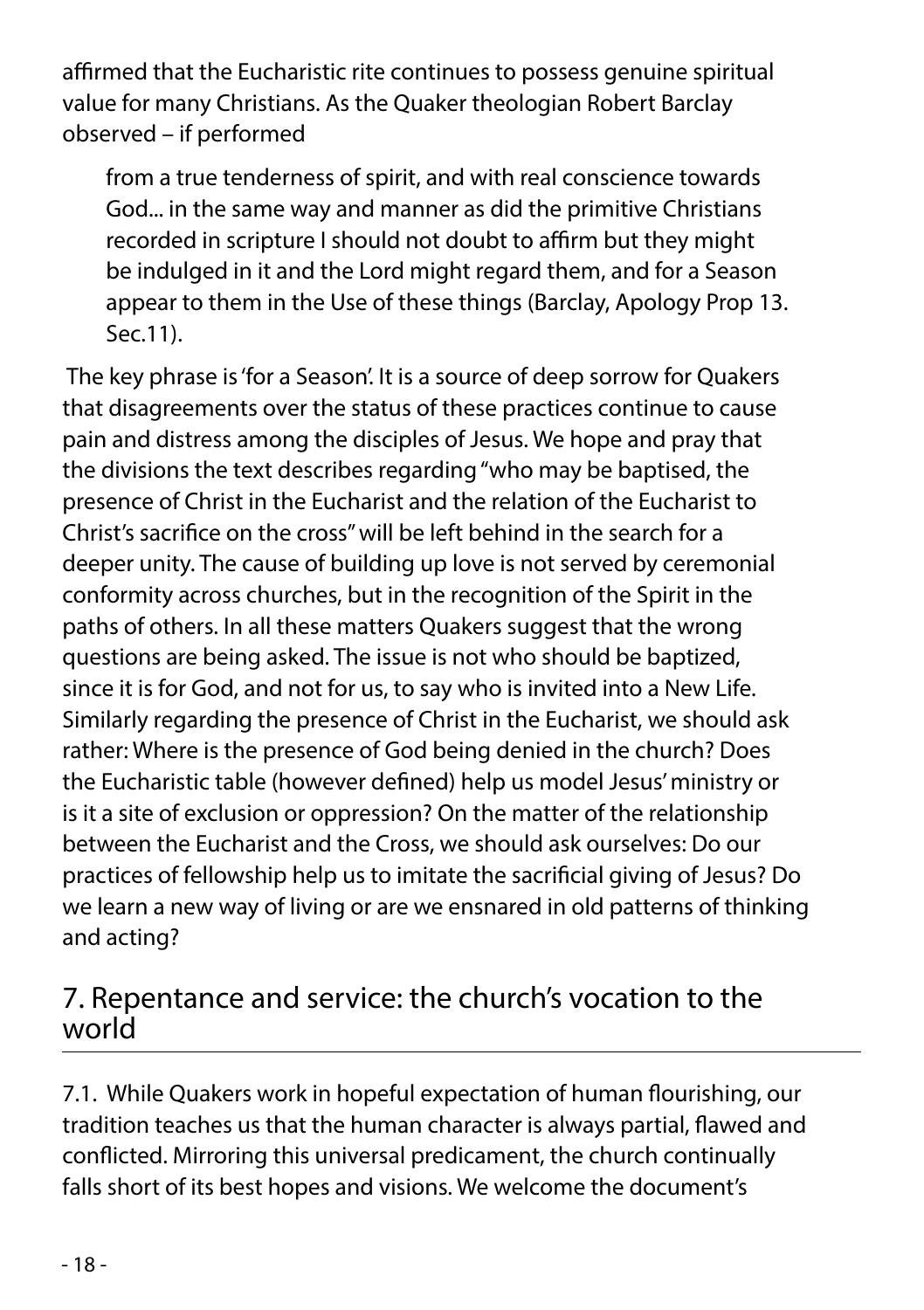clear-sighted recognition of our collective failings as people of faith. It acknowledges our complicity with secular authorities as well as the ways in which evangelisation has been used to bolster colonial oppression (6, 65). At this time of commemoration of the First World War, we should also record our failure over the last century to speak out effectively against the waging of war on an unprecedented scale and the insufficient urgency given to international peace-building. Quakers have not been exempt from many of these failings; we continue to be complicit in the unjust economic structures of our own day. As Quakers living in the rich West, we are acutely conscious that the Quaker Way can become reduced to a privileged lifestyle for the few. We urge our ecumenical partners to remind and strengthen us, as we struggle to make our communities hospitable for all those in need.

7.2. In this convergence document, the question of the relationship between the church's holiness as the Body of Christ, and the reality of human sin, is left unresolved (35). Quakers have no difficulty in recognising that the visible church is scarred by imperfections. But in the long debate about original sin versus human perfection, our understanding is neither wholly optimistic nor pessimistic. While we acknowledge the continuing estrangement between God and humanity, we are confident that Christ can gift moral perfection to those who hold fast to the Inward Light. The early Quaker William Dewsbury expressed this experience of being perfected:

I was crying to the Lord, to free me from the burden I groaned under; the word of the Lord came to me, saying, 'My grace is sufficient for thee, I will deliver thee'. And by the power of this word, I was armed with patience to wait in his counsel; groaning under the body of sin in the day and hour of temptation, until it pleased the Lord to manifest his power to free me...I witness that I am regenerated and born again of the immortal seed, and having partaken of the first resurrection, over such the second death hath no power (The Life of William Dewsbury, ed. Smith, 1836, p. 38–9).

7.3. Rooted in this dual knowledge of failure and restoration, we join thankfully in the document's passionate engagement with the church's mission for transformation in the world (64). The historic Quaker concept of the Lamb's War (Revelation 17:14), a spiritual struggle waged against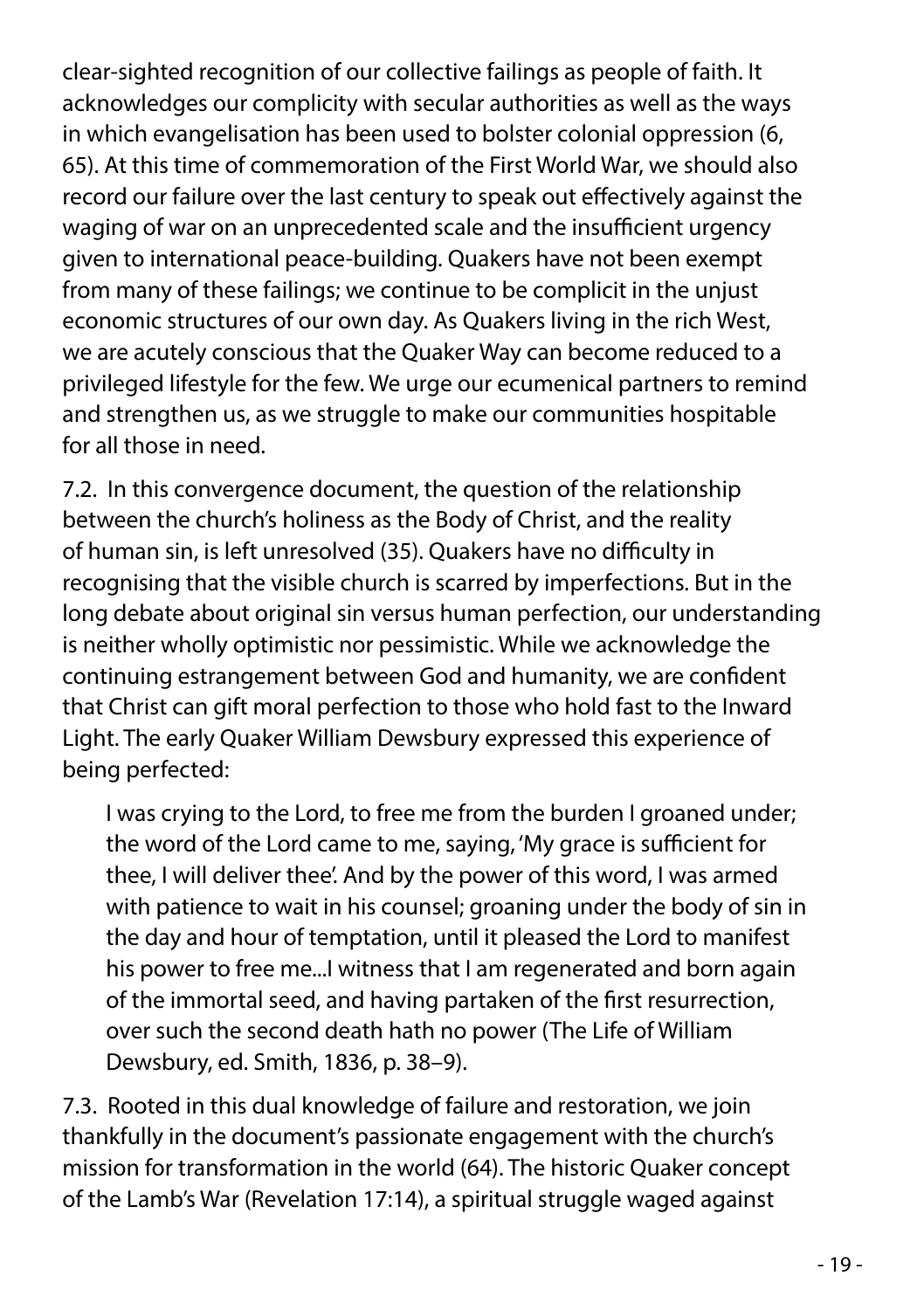the spiritual forces of evil, seems to us to have increased resonance in today's chaotic world. We respond eagerly to Pope Francis' vision, "I see the church as a field hospital after a battle…heal the wounds, heal the wounds". We continue to try to live in solidarity with those who suffer oppression and indignity; we are conscious that walking with Jesus in this way cannot be without personal cost.

7.4. Quakers also try to perceive and contest the structural oppression which causes such human tragedies. Our traditional understanding of Testimony leads us to witness for peace, truth, simplicity and equality; we are also being led to witness for sustainability, as we acknowledge the damage being inflicted on the world through avarice, neglect and ignorance. We believe we are being led by the Spirit towards both an individual and a collective response, for example in our recent decision corporately to disinvest from fossil fuel extraction companies. Quakers in Britain wholeheartedly endorsed the WCC text, 'Economy of Life, Justice and Peace for All', and welcome the emphasis in the present text to "opposing the abuse and destruction of the earth and participating in God's healing of broken relationships between creation and humanity" (66).

7.5. We fight the Lamb's War, not in an effort to hold back an impending darkness, but in a spirit of anticipation, at the breaking in of the living Christ into history. We rejoice in the coming together of the churches in this prophetic ministry and we joyfully affirm these words of the WCC report, 'One blessing of the ecumenical movement has been the discovery of the many aspects of discipleship which churches share, even though they do not yet live in full communion.' (68)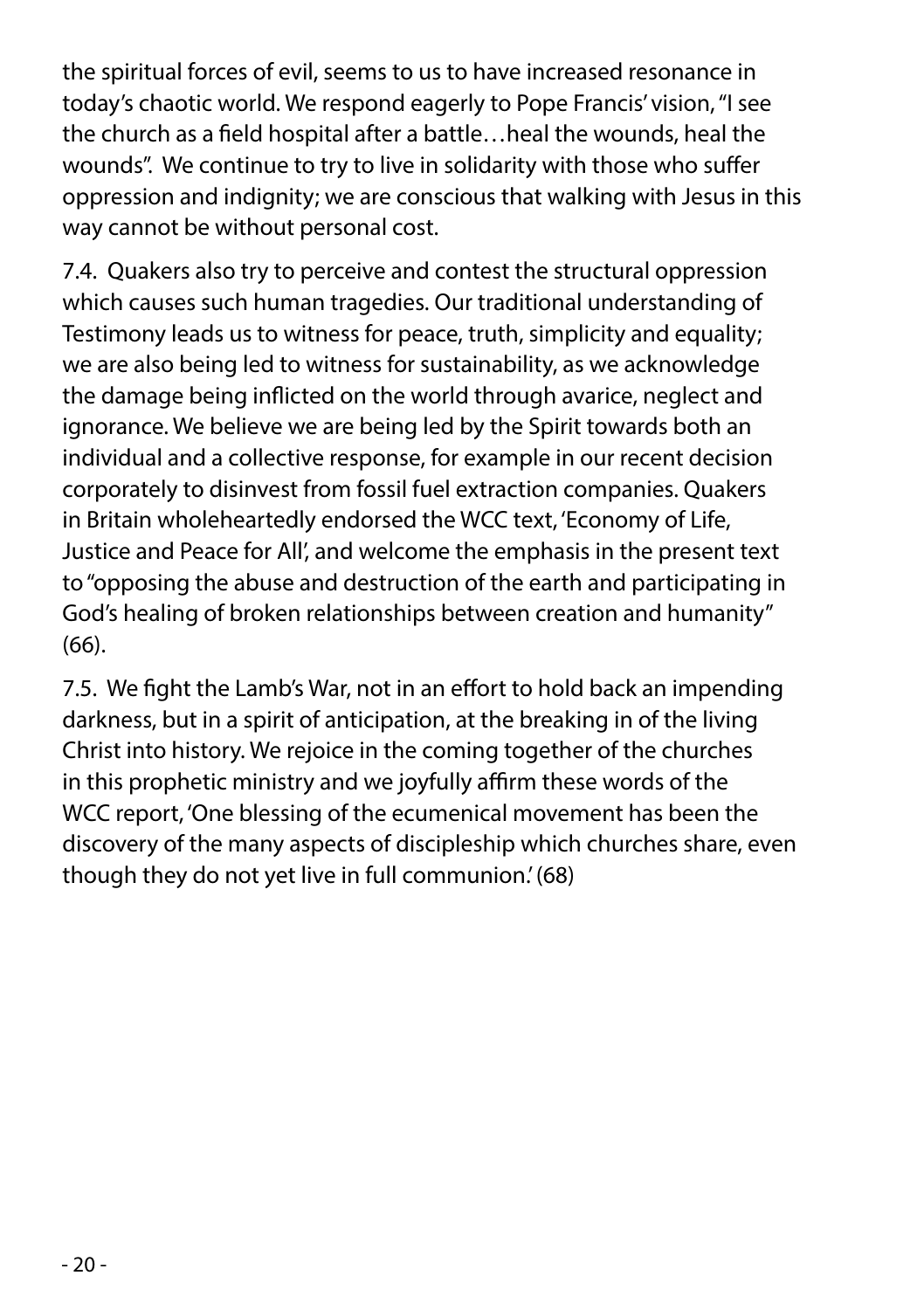#### Appendix

The five WCC questions:

1. To what extent does this text reflect the ecclesiological understanding of your church?

Although we bring our own understandings to these terms, we unite with the document's understanding that the church is one, holy, catholic and apostolic (22). Quakers have a strong sense of the reality of the universal church, and though we frequently fall short, a sense of trying to be a particularly pure manifestation of it! We consider that the text is most valuable when it tries to describe what the life of such a church might be. We find those sections which try to identify institutional ways towards mutual recognition are less useful. We believe that the church, as the community which lives in and is sustained by the divine presence, can only be recognised by its fruits.

2. To what extent does this text offer a basis for growth in unity among the churches?

Our Quaker understanding is that church unity does not have to be created, it has to be recognised, realised and lived. So the question becomes, how can we help one another understand this more deeply, and act on it? This is a task which has to be undertaken as much within churches as between them. Within Britain, the Religious Society of Friends wrestles to retain its core insights while being open to new light; worldwide Quakers differ greatly in their understandings of Christology and Biblical authority and in liturgical practice. We have our own struggle to make mutual recognition a reality; yet we share a common conviction of the one Spirit as the source of all our lives, and we rejoice at the occasions when we can come together to express this.

So while we appreciate the inclusive spirit in the text which leads it to welcome legitimate diversity (28), we are concerned at the corollary, that there are limits to diversity which can be identified by "common criteria" or "mutually recognised structures". (30, italic text). It is our experience that this approach is not helpful. Rather we grow in unity as we recognise one another in the Spirit and join together to seek God's will for the church.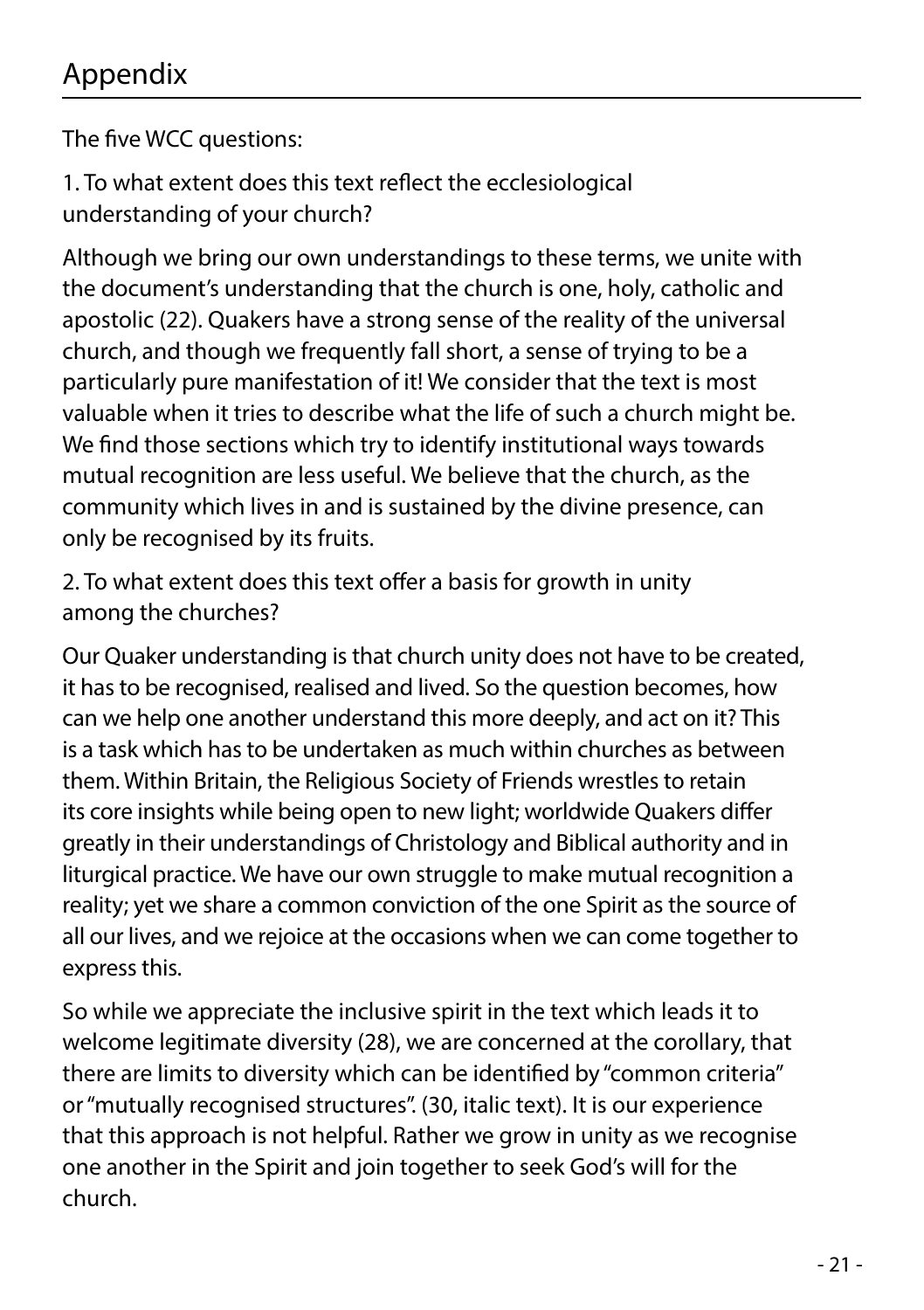3. What adaptations or renewal in the life of your church does this statement challenge your church to work for?

We hope that the whole process of responding to this document, with its challenge to articulate how we understand our corporate life as a church, will help Quakers in Britain grow in unity. We hope this will be true of other churches too.

Back in the 17th century, Quakers believed other churches are 'in the Fall', and even in the 21st century some in our membership, especially those who have entered Quakers from other churches, still take this approach. But it follows from our insistence on the importance of mutual recognition that we no longer believe this; rather we accept that the Holy Spirit has guided different churches into different ways that are appropriate for their own condition and from which we can learn. We made this point in our response to 'The Nature and Mission of the church', WCC paper 198 (our para. 3.10); we are happy to reiterate it here.

4. How far is your church able to form closer relationships in life and mission with those churches which can acknowledge in a positive way the account of the church described in this statement?

We are willing to recognise and form closer relationships with other churches, not so much because they acknowledge any particular account of the church, but because they represent a visible sign of God at work in the world. We hope other churches could go forward in mutual recognition on this basis. We welcome the text's invitation to churches "to recognise and honour each other's commitment to seeking the will of God in the ordering of the church" (24, italic text).

5. What aspects of the life of the church could call for further discussion and what advice could your church offer for the ongoing work by Faith and Order in the area of ecclesiology?

We particularly welcome the section on inter-religious dialogue, with its expression of appreciation of "whatever elements of truth and goodness are present in other religions" (60). As we have indicated, for Quakers this is an essential part of witnessing to the Gospel, and underlies our peace-building work, including that with the World Council of Churches' Ecumenical Accompaniment Programme in Palestine and Israel (EAPPI).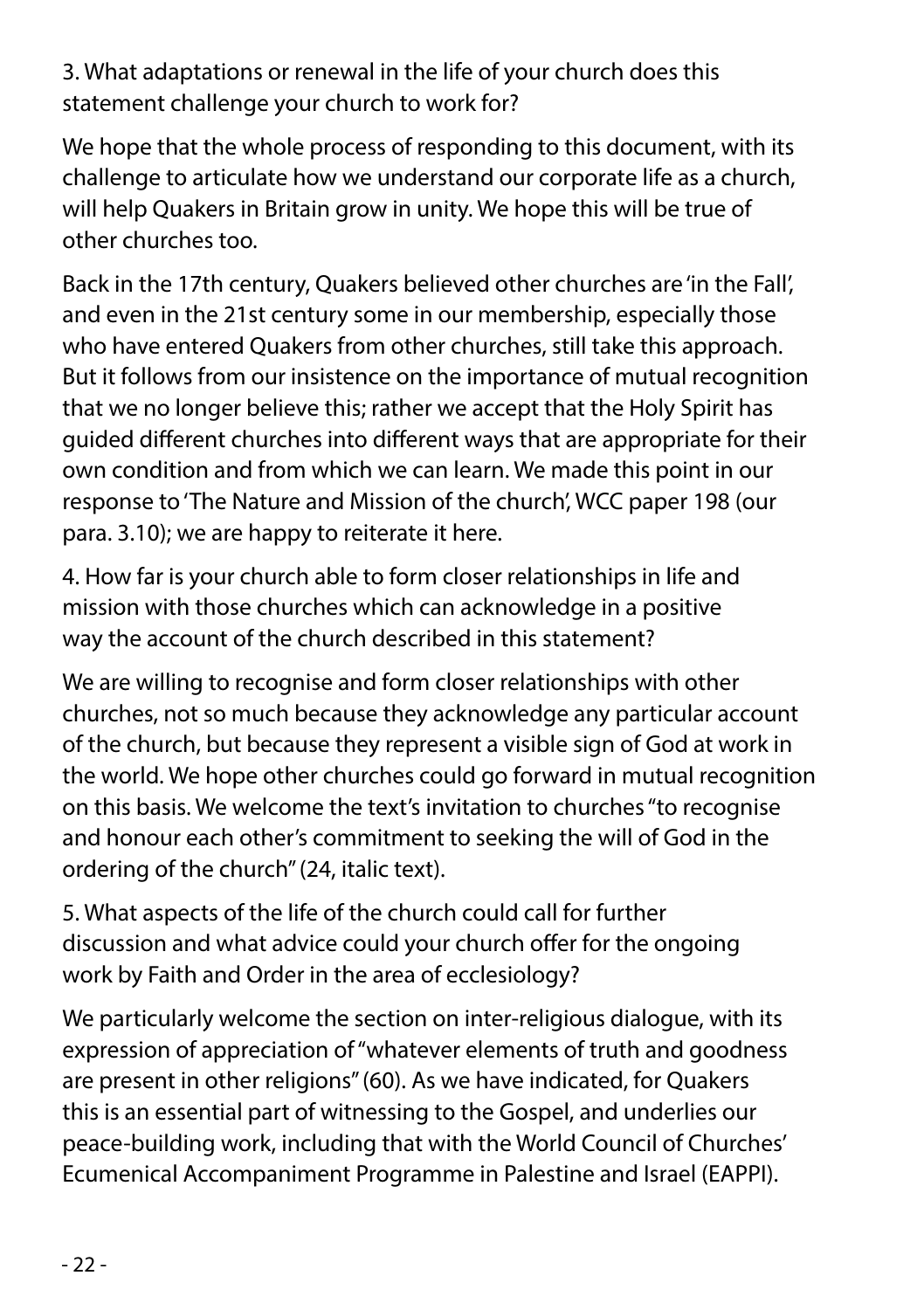We hope that addressing questions of religious pluralism will have an important part in the ongoing work of Faith and Order.

While welcoming the reference to the "abuse and destruction of the earth" (66), this seems a faint echo of the work which the WCC has been supporting for decades on Justice, Peace and Integrity of Creation. Can Faith and Order provide a stronger theological underpinning for this work, and bring it before the churches once again as a matter of urgency?

With regard to our comments on the validity or otherwise of legitimate diversity, we invite Faith and Order to help the churches engage with the key question:

How can we learn to recognise the Holy Spirit at work in each church's life?